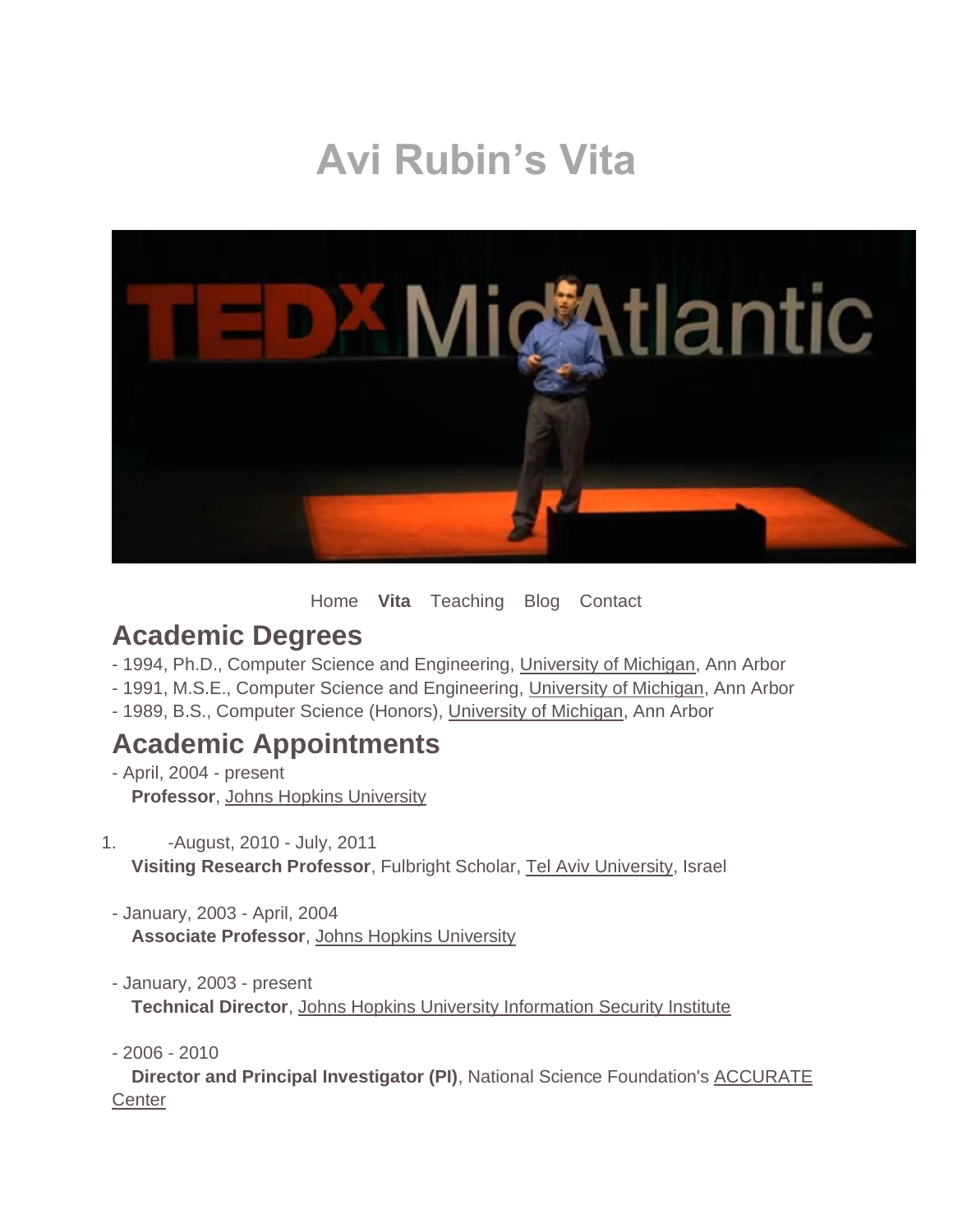- 1995 - 1999

#### **Adjunct Professor**, [New York University](http://www.cs.nyu.edu/)

- 1. -*Internet and Web Security* Spring, 1999 (with Dave Kormann)
- 2. -*Privacy in Networks: Attacks and Defenses* Spring, 1998 (with Dave Kormann and Mike Reiter)
- 3. -*Design and Analysis of Cryptographic Protocols* Fall, 1996 & Spring, 1997 (with Matt Franklin)
- 4. -*Cryptography and Computer Security* Fall, 1995 & Spring, 1996
- Summer, 1999

**Visiting Professor**, [École Normale Supérieure,](http://www.dmi.ens.fr/DMI%20A.html) Paris, France

- 1988 - 1993

#### **Teaching Assistant**, [University of Michigan](http://www.cs.umich.edu/)

- 1. -1993 *Intro. to Cryptography*
- 2. -1992 *Assembler Language Programming*
- 3. -1991 *Software Engineering*
- 4. -1990 *IVHS Seminar*
- 5. -1989-1990 **Head TA**, *Intro. to Computer Science*
- 6. -1988-1989 *Intro. to Computer Science*

#### - **Doctoral Committees**

- 1. -**Doctoral Thesis Advisor:** Gabe Kaptchuk, JHU
- 2. -**Doctoral Thesis Advisor:** Tushar Jois, JHU
- 3. -**Dissertation Committee:** Thomas Tantillo, JHU (September, 2018)
- 4. -**Doctoral Thesis Advisor:** Paul Martin, JHU (February, 2016)
- 5. -**Doctoral Thesis Advisor:** Michael Rushanan, JHU (May, 2016)
- 6. -**Doctoral Thesis Advisor:** Ayo Akinyele, JHU (December, 2013)
- 7. -**Doctoral Thesis Advisor:** Matthew Pagano, JHU (August, 2013)
- 8. -**Doctoral Thesis Advisor:** Ryan Gardner, JHU (August, 2009)
- 9. -**Doctoral Thesis Advisor:** Sam Small, JHU (May, 2009)
- 10. -**Doctoral Thesis Advisor:** Sujata Doshi, JHU (May, 2009)
- 11. -**Doctoral Thesis Advisor:** Joshua Mason, JHU (June, 2009).
- 12. -**Dissertation Committee:** J. Alex Halderman, Princeton University (May, 2009).
- 13. -**Dissertation Committee:** Sophie Qiu (May, 2007).
- 14. -**Doctoral Thesis Advisor:** Adam Stubblefield (April, 2005).
- 15. -**Dissertation Committee:** Kevin FU, MIT (February, 2005).
- 16. -**Dissertation Committee:** Robert Fischer, Harvard University (June, 2003).
- 17. -**Dissertation Committee:** Marc Waldman, New York University, (April, 2003).
- 18. -**Dissertation Committee:** Patrick McDaniel, University of Michigan (September, 2001).
- 19. -**Doctoral Thesis Advisor:** Fabian Monrose, New York University (April, 1999).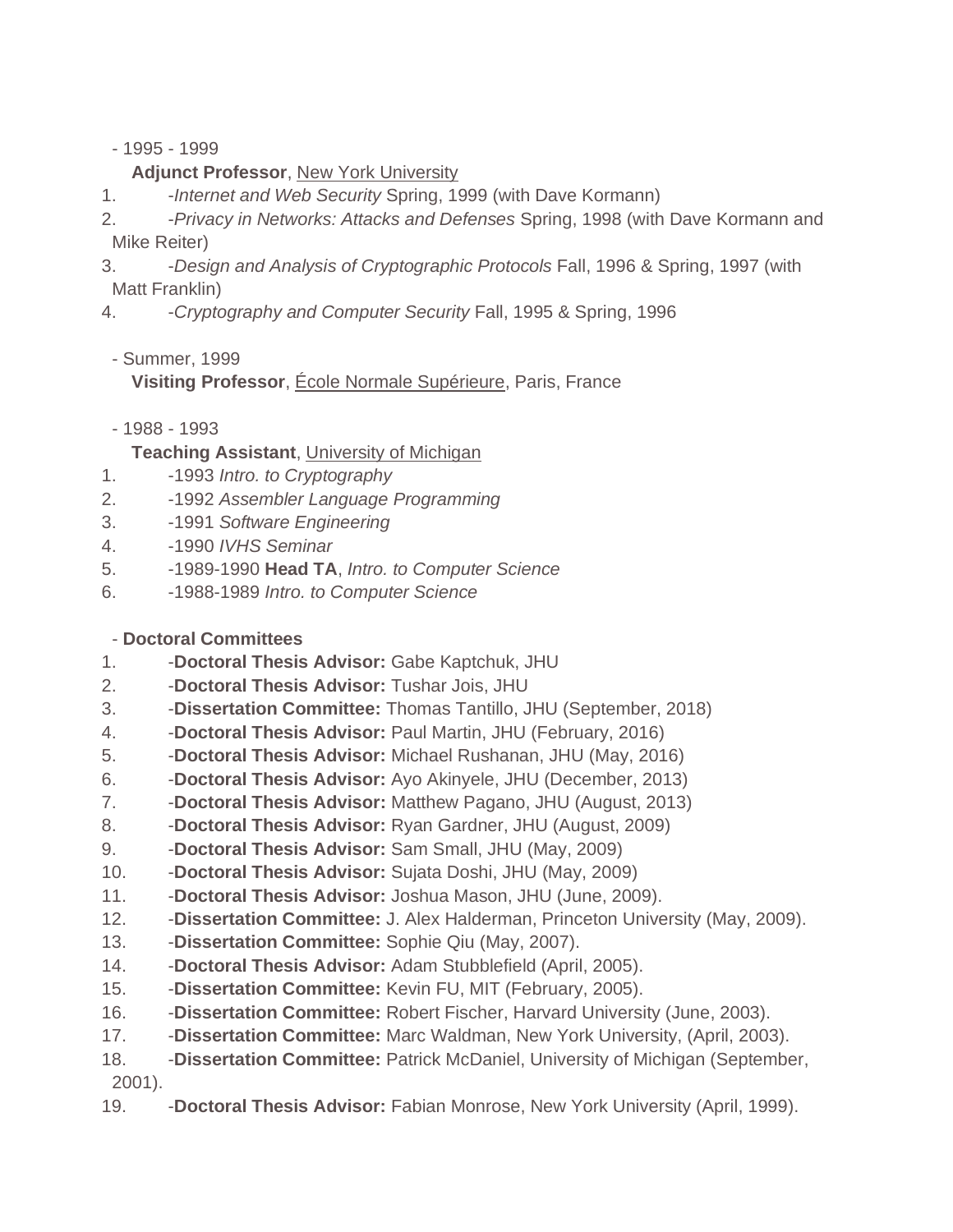- 20. -**Dissertation Committee:** Mike Just, Carleton University (November, 1998).
- 21. -**Dissertation Committee:** Trent Jaeger, University of Michigan (October, 1996).

## **Industry Experience**

- 2011 - present

**[Harbor Labs](http://harborlabs.com/)**, Managing Member

- 2005 2011
	- **Independent Security Evaulators**, Founder & President
- 1997 2002

**AT&T Labs - Research**, Secure Systems Research Department

- 1994 - 1996

**Bellcore**, Cryptography and Network Security Research Group

- Summer, 1990

**Great Lakes Software Co.**, *Programmer*, Howell, MI

- Summer, 1989 **[IBM](http://www.ibm.com/)**, *Programmer*, Meyers Corners Lab, Poughkeepsie, NY

# **Books**

- 1. -Aviel D. Rubin, *[Brave New Ballot](http://www.bravenewballot.org/)*, Random House, (September, 2006).
- 2. -William R. Cheswick, Steven M. Bellovin and Aviel D. Rubin, *[Firewalls and Internet](http://www.wilyhacker.com/)  [Security: Repelling the Wily Hacker \(2e\)](http://www.wilyhacker.com/)*, [Addison Wesley Publishing Company, Inc.,](http://www.awl.com/) (February, 2003).
- 3. -**Chapter 4**, *Communications Policy and Information Technology: Promises, Problems, Prospects*, MIT Press, Lorrie Faith Cranor and Shane Mitchell Greenstein, eds., (2002).
- 4. -Aviel D. Rubin, *[White-hat Security Arsenal](http://white-hat.org/)*, Addison Wesley Publishing Company, [Inc.,](http://www.awl.com/) (June, 2001).
- 5. -**Chapter 8**, *Publius* and **Chapter 14**, *Trust in Distributed Systems*, Marc Waldman, Lorrie Faith Cranor, and Aviel D. Rubin, *[Peer-to-Peer](http://avirubin.com/books/book3)*, [O'Reilly &](http://www.oreilly.com/)  [Associates, Inc.,](http://www.oreilly.com/) (February, 2001).
- 6. -Aviel D. Rubin, Daniel Geer, Marcus J. Ranum, *[Web Security Sourcebook](http://www.amazon.com/exec/obidos/ISBN=047118148X)*, [John](http://www.wiley.com/compbooks)  [Wiley & Sons, Inc ,](http://www.wiley.com/compbooks) (June, 1997).
- 7. -**Ph.D. dissertation:** *Nonmonotonic Cryptographic Protocols* [\(ps.gz,](http://avirubin.com/my.phd.thesis.ps.gz) [pdf\)](http://avirubin.com/my.phd.thesis.pdf), University of Michigan, Ann Arbor (April, 1994).

# **Refereed Journal Publications**

- 1. -David Kotz, Kevin Fu, Carl Gunter, Avi Rubin, *Security for Mobile and Cloud Frontiers in Healthcare,* Communications of the ACM (July, 2015).
- 2. Ayo Akinyele, Christina Garman, Matthew D. Green, Ian Miers, Matthew Pagano, Aviel D. Rubin, Michael Rushanan, *Charm: A Framework for Rapidly Prototyping Cryptosystems,* Journal of Cryptographic Engineering (JCEN), (January, 2013).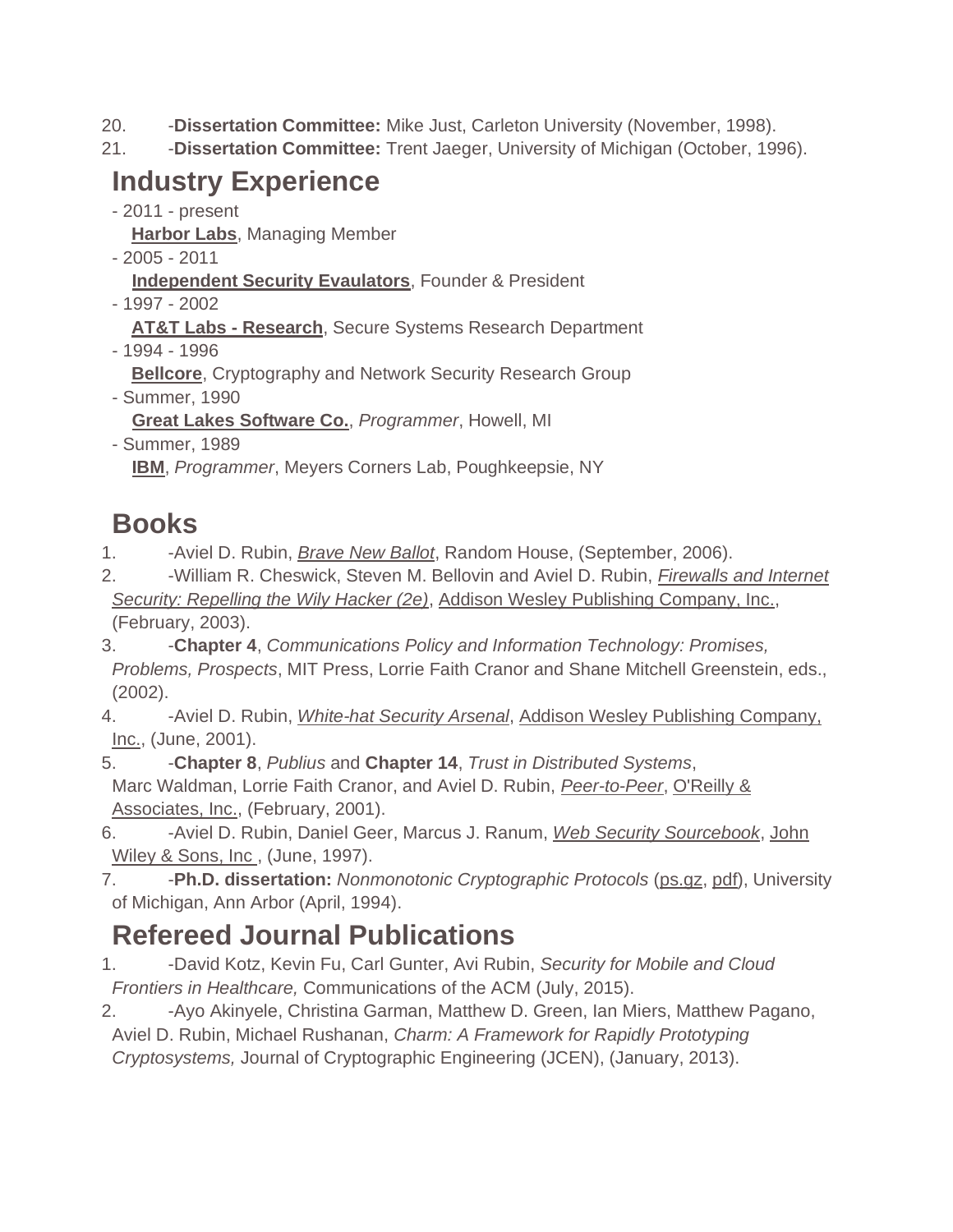- 3. -Ryan Gardner, Sujata Garera, and Aviel D. Rubin, *Detecting Code Alteration by Creating a Temporary Memory Bottleneck*, IEEE Transactions on Information Forensics and Security: Special Issue on Electronic Voting, (December, 2009).
- 4. -Matt Blaze, John Ioannidis, Angelos D. Keromytis, Tal Malkin, Avi Rubin, *Anonymity in Wireless Broadcast Networks*, International Journal of Network Security (IJNS), (January, 2008).
- 5. -Stephen Bono, Aviel Rubin, Adam Stubblefield, and Matthew Green, *Security Through Legality*, Communications of the ACM (June, 2006).
- 6. -Adam Stubblefield, Dan S. Wallach, and Aviel D. Rubin, *Managing the Performance Impact of Web Security*, Electronic Commerce Research Journal, February, 2005.
- 7. -David Jefferson, Aviel D. Rubin, Barbara Simons, David Wagner, *Analyzing Internet Voting Security*, Communications of the ACM (October, 2004).
- 8. -Simon Byers, Aviel D. Rubin, and David Kormann, *Defending Against an Internetbased Attack on the Physical World*, ACM Transactions on Internet Technology (TOIT), August, 2004.
- 9. -Adam Stubblefield, John Ioannidis, and Aviel D. Rubin, *A Key Recovery Attack on the 802.11b Wired Equivalent Privacy Protocol (WEP)* [\(pdf\)](http://avirubin.com/wep.pdf), ACM Transactions on Information and System Security, May, 2004.
- 10. -Aviel D. Rubin, *Security Considerations for Remote Electronic Voting*, Communications of the ACM (December, 2002).
- 11. -Marc Waldman, Aviel D. Rubin, and Lorrie F. Cranor, *The Architecture of Robust Publishing Systems*, ACM Transactions on Internet Technology (TOIT), (November, 2001).
- 12. -David P. Kormann and Aviel D. Rubin, *[Risks of the Passport Single Signon](http://avirubin.com/passport.html)  [Protocol,](http://avirubin.com/passport.html)* Computer Networks, (July, 2000).
- 13. -Christian Gilmore, David P. Kormann, and Aviel D. Rubin, *Secure Remote Access to an Internal Web Server*, IEEE Network, (November, 1999).
- 14. -Fabian Monrose and Aviel D. Rubin, *Keystroke Dynamics as a Biometric for Authentication*, [\(pdf\)](http://avirubin.com/fgcs.pdf) Future Generation Computer Systems, (March, 2000).
- 15. -Michael K. Reiter and Aviel D. Rubin, *Anonymity Loves Company: Anonymous Web Transactions with Crowds* [\(ps.gz,](http://avirubin.com/cacm.ps.gz) [pdf\)](http://avirubin.com/cacm.pdf) Communications of the ACM (February, 1999).
- 16. -Aviel D. Rubin and Daniel E. Geer, Jr., *Mobile Code Security* [\(ps.gz,](http://avirubin.com/ieee.ic.ps.gz) [pdf\)](http://avirubin.com/ieee.ic.pdf), IEEE Internet Computing (November/December, 1998).
- 17. -Aviel D. Rubin and Daniel E. Geer, Jr., *[A Survey of Web Security](http://www.computer.org/computer/co1998/r9034abs.htm)*, IEEE Computer, (September, 1998).
- 18. -Michael K. Reiter and Aviel D. Rubin, *Crowds: Anonymity for Web Transactions* [\(ps.gz,](http://avirubin.com/crowds.ps.gz) [pdf\)](http://avirubin.com/crowds.pdf), ACM Transactions on Information and System Security, (June, 1998).
- 19. -Aviel D. Rubin, *An Experience Teaching a Graduate Course in Cryptography* [\(ps,](http://avirubin.com/fall95.ps) [pdf\)](http://avirubin.com/fall95.pdf), Cryptologia (April, 1997).
- 20. -Aviel D. Rubin, *Extending NCP for public Key Protocols*, Mobile Networks and Applications (ACM/Balzer), 2(3) (April, 1997).
- 21. -Aviel D. Rubin, *Independent One-Time Passwords*, [\(ps.gz,](http://avirubin.com/one-time.ps.gz) [pdf\)](http://avirubin.com/one-time.pdf) USENIX Journal of Computer Systems (February, 1996).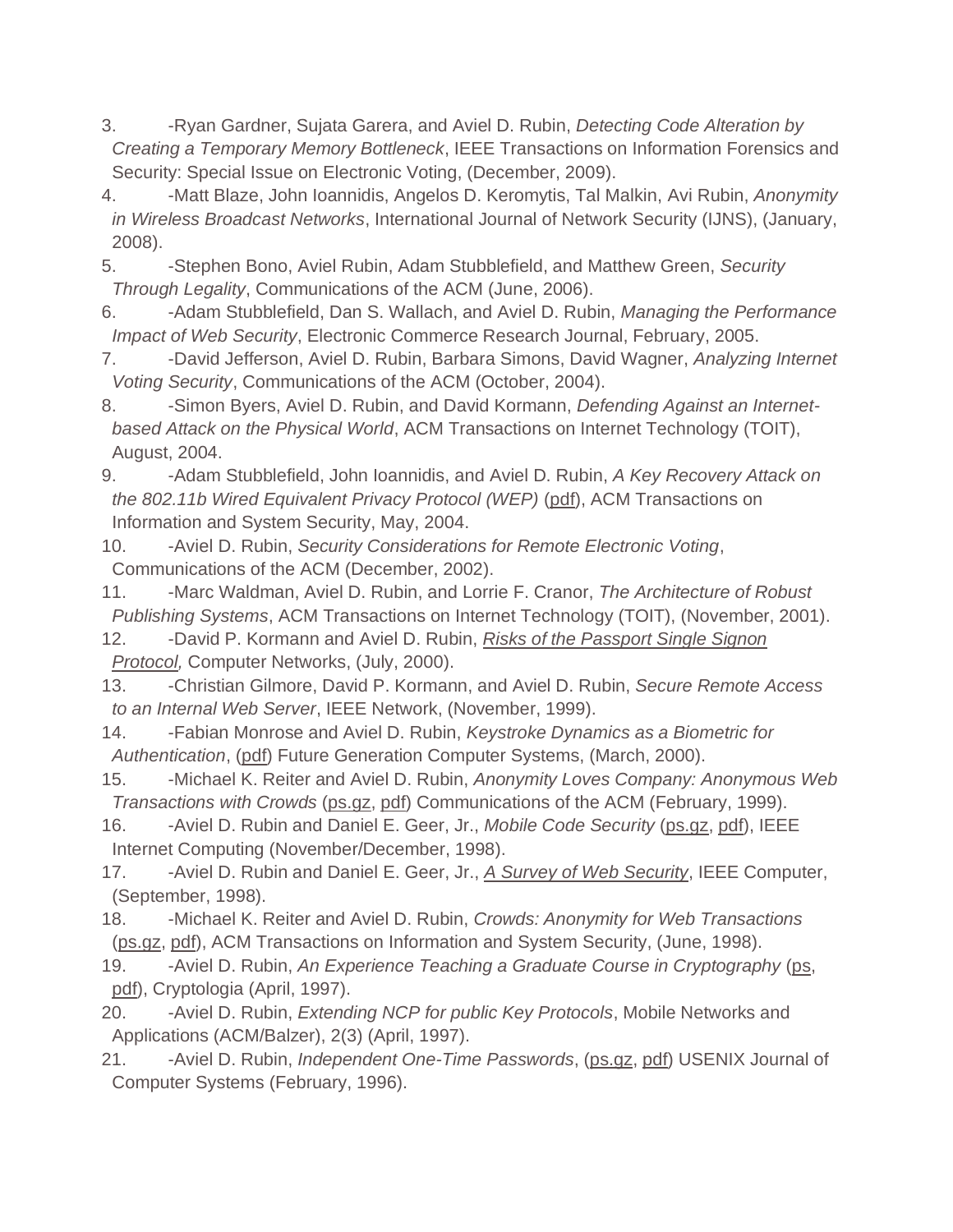22. -Aviel D. Rubin, *Secure Distribution of Documents in a Hostile Environment*, Computer Communications (June, 1995).

## **Refereed Conference Publications**

- 1. -Karl Siil, Aviel Rubin, Matthew Elder, Anton Dahbura, Matthew Green, Lanier Watkins, *Mission Assurance for Autonomous Undersea Vehicles,* IEEE Workshop on Assured Autonomous Systems (WAAS), (May, 2020).
- 2. -Jeffrey Chavis, Aaron Kunz, Lanier Watkins, Anna Buczak, Aviel Rubin, *A Capability for Autonomous IoT System Security: Pushing IoT Assurance to the Edge, IEEE* Workshop on Assured Autonomous Systems (WAAS), (May, 2020).
- 3. -Lanier Watkins, Shane Sartalamacchia, Richard Bradt, Karan Dhareshwar, Harsimar Bagga, William H. Robinson, Aviel Rubin, *Defending Against Consumer Drone Privacy Attacks: A Blueprint For A Counter Autonomous Drone Tool, ISOC Workshop on* Decentralized IoT Systems and Security (DISS 2020), (February, 2020).
- 4. Adrian Cartagena, Gerald Rimmer, Thomas Van Dalsen, Lanier Watkins, William H. Robinson, Aviel D. Rubin, *Privacy Violating Opensource Intelligence Threat Evaluation Framework: A Security Assessment Framework for Critical Infrastructure Owners*, 10th Annual Computing and Communications Workshop and Confefence (IEEE CCWC 2020), (January, 2020).
- 5. -Jeffrey Chavis, Lanier Watkins, Anna Buczak, Aviel D. Rubin, *Connected Home Automated Security Monitor (CHASM): Protecting IoT Through Application of Machine Learning*, 10th Annual Computing and Communications Workshop and Confefence (IEEE CCWC 2020), (January, 2020).
- 6. -Lanier Watkins, Shreya Aggarwal, Omotola Akeredolu, William H. Robinson and Aviel D. Rubin, *Tattle Tail Security: An Intrusion Detection System for Medical Body Area Networks*, Workshop on Decentralized IoT Systems and Security (DISS '19), (February, 2019).
- 7. -Lanier Watkins, Juan Ramon, Gaetano Snow, Jessica Vallejo, William H. Robinson, Aviel D. Rubin, Joshua Ciocco, Felix Jedrzejewski, Jinglun Liu, Chengyu Li, *Exploiting Multi-Vendor Vulnerabilities as Back-Doors to Counter the Threat of Rogue Small Unmanned Aerial Systems* , ACM Workshop on Mobile IoT Sensing, Security, and Privacy (Mobile IoT SSP '18), (June, 2018).
- 8. Paul D. Martin, David Russel, Malek Ben Salem, Stephen Checkoway, Aviel D. Rubin, S*entinel: Secure Mode Profiling and Enforcement for Embedded Systems*, Proc. ACM/IEEE International Conference on Internet-of-Things Design and Implementation, (April, 2018).
- 9. Gabriel Kaptchuk, Matthew D. Green and Aviel D. Rubin, *Outsourcing Medical Dataset Analysis: A Possible Solution*, Financial Cryptography Conference, (April, 2017).
- 10. -Michael Rushanan, David Russell and Aviel D. Rubin, *MalloryWorker: Stealthy Computation and Covert Channels using Web Workers,* Proceedings of the 12th International Workshop on Security and Trust Management, (September, 2016).
- 11. Paul Martin, Michael Rushanan, Thomas Tantillo, Christoph Lehmann and Aviel Rubin, *Applications of Secure Location Sensing in Healthcare,* Proceedings of the 7th ACM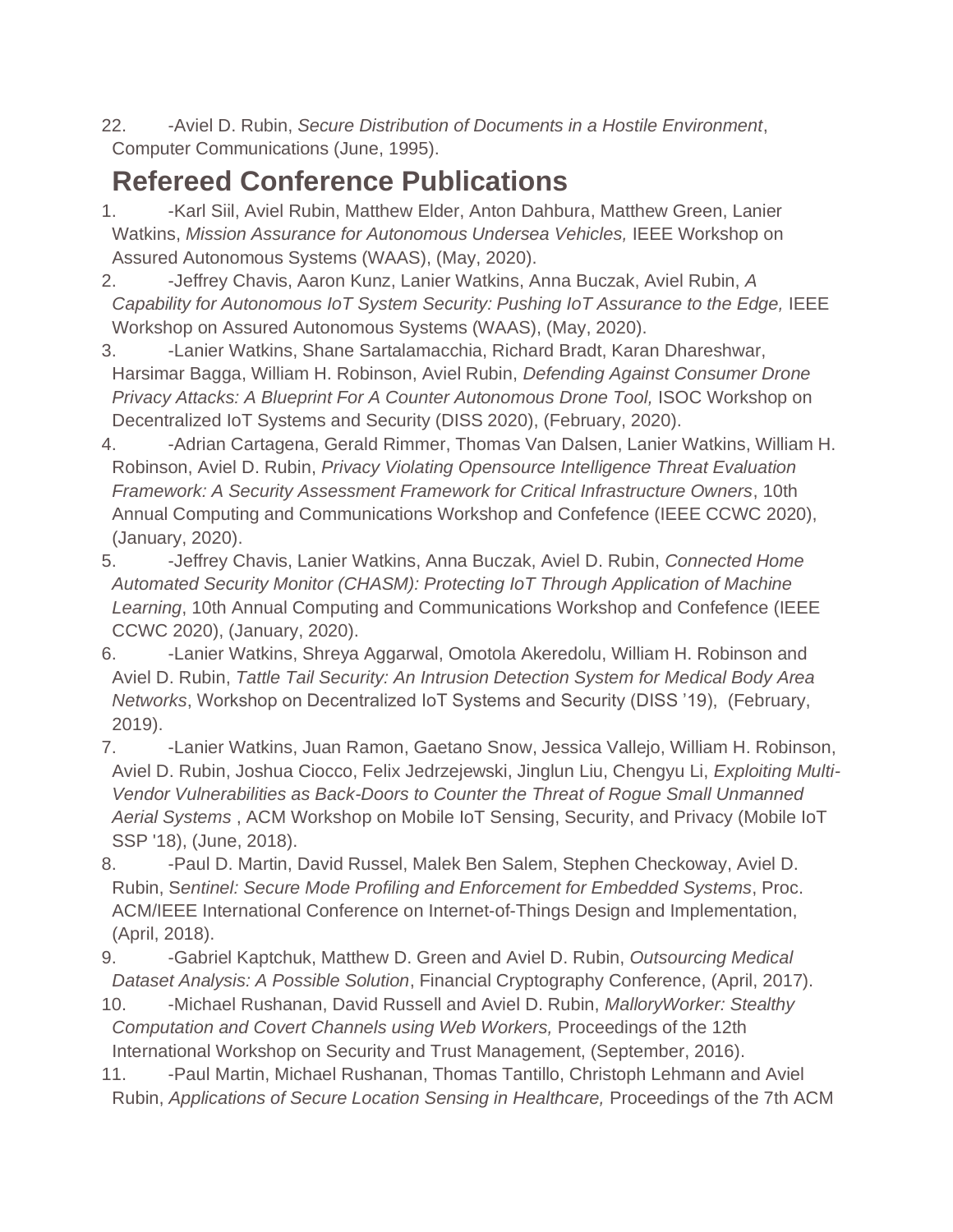Conference on Bioinformatics, Computational Biology, and Health Informatics, (October, 2016).

- 12. -Gabriel Kaptchuk and Aviel D. Rubin, *A Practical Implementation of a Multi-Device Split Application for Protecting Online Poker* , Proceedings of the 15th Annual Security Conference, (March, 2016).
- 13. -Aviel D. Rubin, *Taking Two-Factor to the Next Level: Protecting Online Poker, Banking, Healthcare and Other Applications*, Proceedings of the 2014 Annual Computer Security Applications Conference, Invited Keynote Essay, (December, 2014).
- 14. -Michael Rushanan, Aviel D. Rubin, Denis Foo Kune, Colleen M. Swanson, *Security and Privacy in Implantable Medical Devices and Body Area Networks*, IEEE Symposium on Security and Privacy - SoK Track (May, 2014).
- 15. -Christina Garman, Matthew Green, Ian Miers, Aviel D. Rubin, *Rational Zero: Economic Security for Zerocoin with Everlasting Anonymity,* 1st Workshop on Bitcoin Research (March, 2014).
- 16. -Paul Martin, Avi Rubin and Rafae Bhatti, *Enforcing Minimum Necessary Access in Healthcare Through Integrated Audit and Access Control, Health Informatics Symposium at* the ACM Conference on Bioinformatics, Computational Biology, and Biomedical Informatics, (September, 2013).
- 17. -Ian M. Miers, Christina Garman, Matthew D. Green, Aviel D. Rubin, *Zerocoin: Anonymous Distributed e-Cash from Bitcoin*, Proc. IEEE Symposium on Security and Privacy (May, 2013).
- 18. -Ian M. Miers, Matthew D. Green, Christoph U. Lehmann, Aviel D. Rubin, *Vis-à-Vis Cryptography: Private and Trustworthy In-Person Certifications*, In Proceedings of the 3rd USENIX/HealthSec Workshop, (August, 2012).
- 19. -Joseph A. Akinyele, Matthew W. Pagano, Matthew D. Green, Christoph U. Lehmann, Zachary N. J. Peterson and Aviel D. Rubin, *Securing Electronic Medical Records Using Attribute-Based Encryption On Mobile Devices*, ACM CCS Workshop on Security and Privacy in Smartphones and Mobile Devices, (October, 2011).
- 20. -Matthew D. Green, Aviel D. Rubin, *A Research Roadmap for Healthcare IT Security inspired by the PCAST Health Information Technology Report - 4 page Extended Abstract*, In Proceedings of the 2nd USENIX/HealthSec Workshop, (August, 2011).
- 21. -Ryan Gardner, Sujata Garera, Aviel D. Rubin, *Designing for Audit: A Voting Machine with a Tiny TCB*, Financial Cryptography Conference, (January , 2010).
- 22. -Ryan Gardner, Sujata Garera, Matthew W. Pagano, Matthew D. Green, Aviel D. Rubin, *Securing Medical Records on Smart Phones, Workshop on Security and Privacy in Medical and Home-Care Systems*, (November, 2009).
- 23. -Ryan Gardner, Sujata Garera, Aviel D. Rubin, *Coercion Resistant End-to-end Voting*, Financial Cryptography Conference, (February, 2009).
- 24. -Ryan Gardner, Sujata Garera, Anand Rajan, Carols Rozas, Aviel D. Rubin, Manoj Sastry, *Protecting Patient Records from Unwarranted Access*, Future of Trust in Computing, (July, 2008).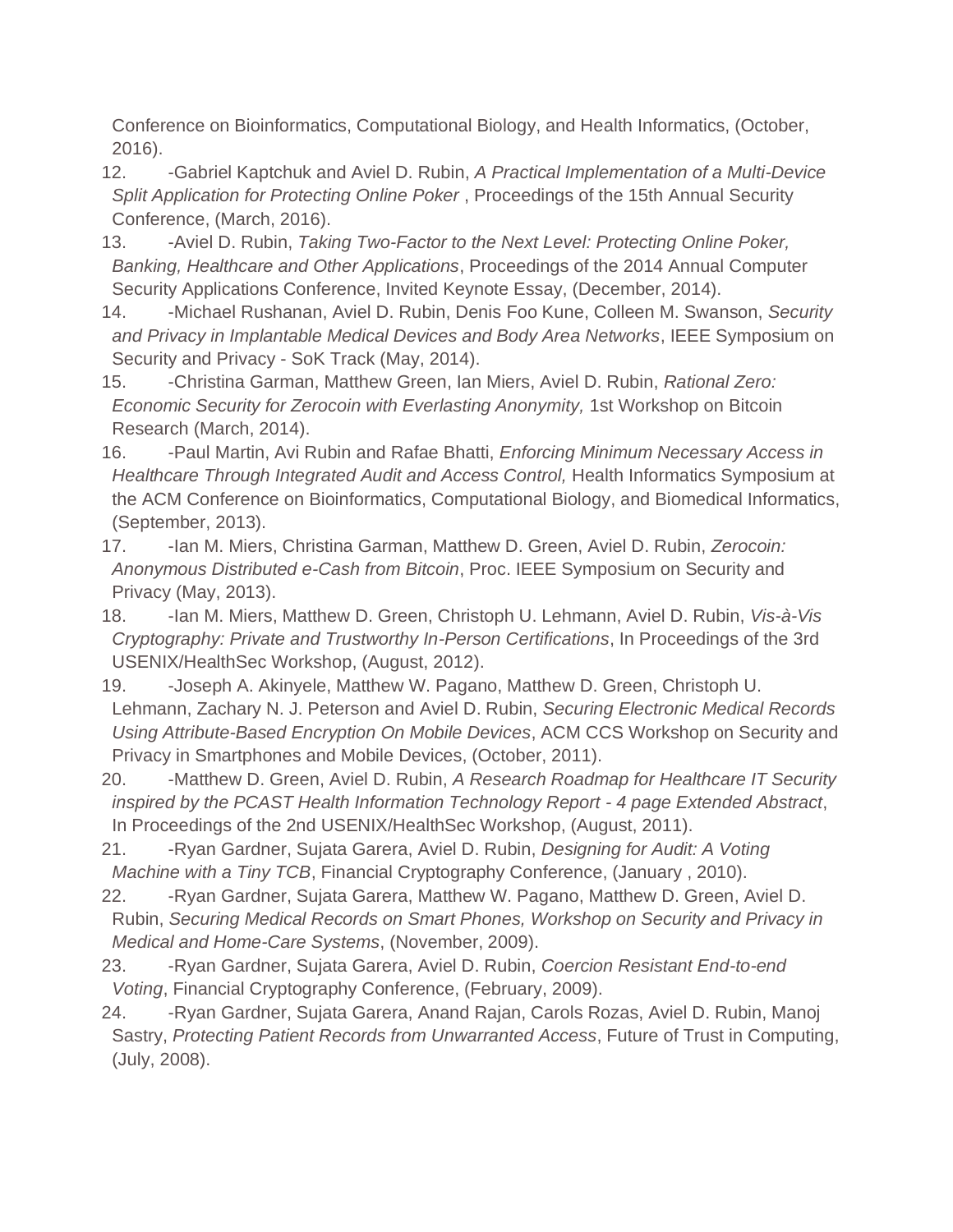- 25. -Sujata Garera, Niels Provos, Monica Chew and Aviel D. Rubin, *A Framework for Detection and Measurement of Phishing Attacks*, 5th ACM Workshop on Recurring Malcode (WORM 2007), (November, 2007).
- 26. -Sujata Garera and Aviel D. Rubin, *An Independent Audit Framework for Software Dependent Voting Systems*, 14th ACM Conference on Computer and Communications Security, (November, 2007).
- 27. Ryan Gardner, Sujata Garera, and Aviel D. Rubin, *On the Difficulty of Validating [Voting Machine Software with Software](http://accurate-voting.org/wp-content/uploads/2007/08/evt07-gardner.pdf)*, In Proceedings of the 2nd USENIX/ACCURATE Electronic Voting Technology Workshop (EVT '07), (August, 2007).
- 28. Sujata Doshi, Fabian Monrose, and Aviel D. Rubin, *Efficient Memory Bound Puzzles using Pattern Databases*, [4th International Conference on Applied Cryptography](http://acns2006.i2r.a-star.edu.sg/)  [and Network Security \(ACNS'06\),](http://acns2006.i2r.a-star.edu.sg/) (June, 2006).
- 29. -Sophie Qiu, Patrick McDaniel, Fabian Monrose, and Avi Rubin, *Characterizing Address Use Structure and Stability of Origin Advertisement in Interdomain Routing*, 11th IEEE Symposium on Computers and Communications, (June 2006).
- 30. -Zachary Peterson, Randal Burns, Joseph Herring, Adam Stubblefield, and Aviel D. Rubin, *Secure Deletion for a Versioning Filesystem* , Proc. USENIX Conference on File and Storage Technologies (FAST '05), (December, 2005).
- 31. -Stephen C. Bono, Matthew Green, Adam Stubblefield, Ari Juels, Aviel D. Rubin, Michael Szydlo, *[Security Analysis of a Cryptographically-Enabled RFID Device](http://rfidanalysis.org/)* 14th USENIX Security Symposium, (August, 2005).
- 32. -Tadayoshi Kohno, Adam Stubblefield, Aviel D. Rubin, and Dan S. Wallach, *[Analysis](http://avirubin.com/vote.pdf)  [of an Electronic Voting System](http://avirubin.com/vote.pdf)*, Proc. IEEE Symposium on Security and Privacy (May, 2004).
- 33. -Nathanael Paul, David Evans, Aviel D. Rubin and Dan Wallach, *Authentication for Remote Voting*, ACM Workshop on Human-Computer Interaction and Security Systems (April, 2003).
- 34. -Matt Blaze, John Ioannidis, Angelos D. Keromytis, Tal Malkin, and Aviel Rubin, *Protocols for Anonymity in Wireless Networks,* Proc. 11th International Workshop on Security Protocols (April, 2003).
- 35. -Geoffrey Goodell, William Aiello, Timothy Griffin, John Ioannidis, Patrick McDaniel, Aviel Rubin, *Working Around BGP: An Incremental Approach to Improving Security and Accuracy of Interdomain Routing* , Proc. ISOC Symposium on Network and Distributed System Security (February, 2003).
- 36. -Simon Byers, Aviel D. Rubin, David Kormann, *Defending Against an Internet-based Attack on the Physical World* [\(pdf\)](http://avirubin.com/scripted.attacks.pdf), ACM Workshop on Privacy in the Electronic Society (November, 2002).
- 37. -Adam Stubblefield, John Ioannidis, and Aviel D. Rubin, *Using the Fluhrer, Mantin, and Shamir Attack to Break WEP*, Proc. ISOC Symposium on Network and Distributed System Security (February, 2002).
- 38. -Aviel D. Rubin, *[Security Considerations for Remote Electronic Voting](http://avirubin.com/e-voting.security.html)*, [29th](http://www.tprc.org/TPRC01/2001.HTM)  [Research Conference on Communication, Information and Internet Policy \(TPRC2001\),](http://www.tprc.org/TPRC01/2001.HTM) (October, 2001).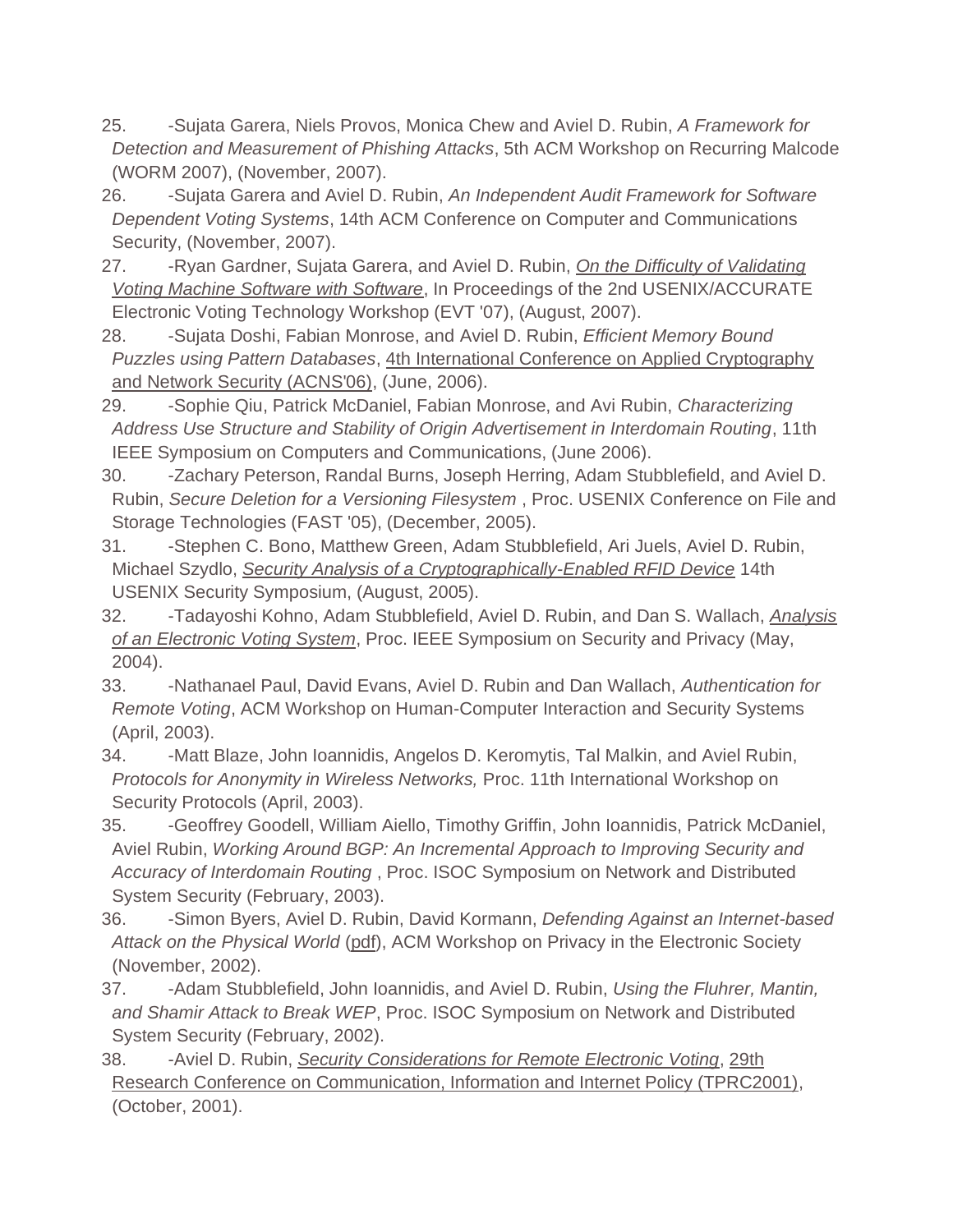- 39. -Aviel D. Rubin and Rebecca N. Wright, *Off-line generation of limited-use credit card numbers*, [\(ps.gz,](http://avirubin.com/credit.cards.ps.gz) [pdf\)](http://avirubin.com/credit.cards.pdf) [Financial Cryptography Conference,](http://fc01.ai/) (February, 2001).
- 40. -Marc Waldman, Aviel D. Rubin, and Lorrie F. Cranor, *[Publius,](http://avirubin.com/publius.pdf) A robust, tamperevident and censorship-resistant web publishing system*, 9th USENIX Security Symposium, (August, 2000).

41. -David P. Kormann and Aviel D. Rubin, *[Risks of the Passport Single Signon](http://avirubin.com/passport.html)  [Protocol](http://avirubin.com/passport.html)*, [9th International World Wide Web Conference,](http://www9.org/) (May, 2000).

- 42. -Patrick McDaniel and Aviel D. Rubin, *A Response to "Can we Eliminate Certificate Revocation Lists?"*, [\(ps.gz,](http://avirubin.com/finc00.ps.gz) [pdf\)](http://avirubin.com/finc00.pdf), Financial Cryptography Conference, (February, 2000).
- 43. -William A. Aiello, Aviel D. Rubin, and Martin J. Strauss, *Using smartcards to secure a personalized gambling device* [\(ps.gz,](http://avirubin.com/gamble.ps.gz) [pdf\)](http://avirubin.com/gamble.pdf), 6th ACM Conference on Computer and Communications Security, (November, 1999).
- 44. Ian Jermyn, Alain Mayer, Fabian Monrose, Michael K. Reiter, and Aviel D. Rubin, *The Design and Analysis of Graphical Passwords* [\(ps.gz,](http://avirubin.com/gpw.ps.gz) [pdf\)](http://avirubin.com/gpw.pdf) 8th USENIX Security Symposium, (August, 1999).
- 45. -Christian Gilmore, David Kormann, and Aviel D. Rubin, *Secure Remote Access to an Internal Web Server*, [\(ps.gz,](http://avirubin.com/absent.ps.gz) [pdf\)](http://avirubin.com/absent.pdf), Proc. ISOC Symposium on Network and Distributed System Security (February, 1999).
- 46. -Fabian Monrose, Peter Wykoff, and Aviel D. Rubin, *Distributed Execution with Remote Audit* [\(ps.gz,](http://avirubin.com/audit.ps.gz) [pdf\)](http://avirubin.com/audit.pdf), Proc. ISOC Symposium on Network and Distributed System Security (February, 1999).
- 47. -Dahlia Malkhi, Michael K. Reiter and Aviel D. Rubin, *Secure Execution of Java Applets using a Remote Playground* [\(ps,](http://avirubin.com/playground.ps) [pdf\)](http://avirubin.com/playground.pdf) Proc. IEEE Symposium on Security and Privacy (May, 1998).
- 48. -Aviel D. Rubin, Dan Boneh, and Kevin Fu, *Revocation of Unread E-mail in an Untrusted Network* [\(ps.gz,](http://avirubin.com/email.ps.gz) [pdf\)](http://avirubin.com/email.pdf), Second Australasian Conference on Information Security and Privacy (July, 1997).

49. -Fabian Monrose and Aviel D. Rubin, *Authentication via Keystroke Dynamics* [\(ps,](http://avirubin.com/keystroke.ps) [pdf\)](http://avirubin.com/keystroke.pdf), 4th ACM Conference on Computer and Communications Security (April, 1997).

- 50. -David M. Martin, Siviramakrishnan Rajagopalan, and Aviel D. Rubin, *Blocking Java Applets at the Firewall* [\(ps,](http://avirubin.com/block.java.ps) [pdf\)](http://avirubin.com/block.java.pdf), Proc. ISOC Symposium on Network and Distributed System Security (February, 1997).
- 51. -Trent Jaeger, Aviel D. Rubin and Atul Prakash, *A System Architecture for Flexible Control of Downloaded Executable Content*, 5th International Workshop on Object-Orientation in Operating Systems (October, 1996).
- 52. -Trent Jaeger, Aviel D. Rubin and Atul Prakash, *Building Systems that Flexibly Control Downloaded Executable Content*, Proc. 6th USENIX Security Symposium (July, 1996).
- 53. -Victor Shoup and Aviel D. Rubin, *Session Key Distribution Using Smart Cards*, [\(ps,](http://avirubin.com/keydist.ps) [pdf\)](http://avirubin.com/smartcard.keys.pdf), Proc. of Eurocrypt '96 (May, 1996).
- 54. -Trent Jaeger & Aviel D. Rubin, *Preserving Integrity in Remote File Location and Retrieval*, Proc. ISOC Symposium on Network and Distributed System Security (February, 1996).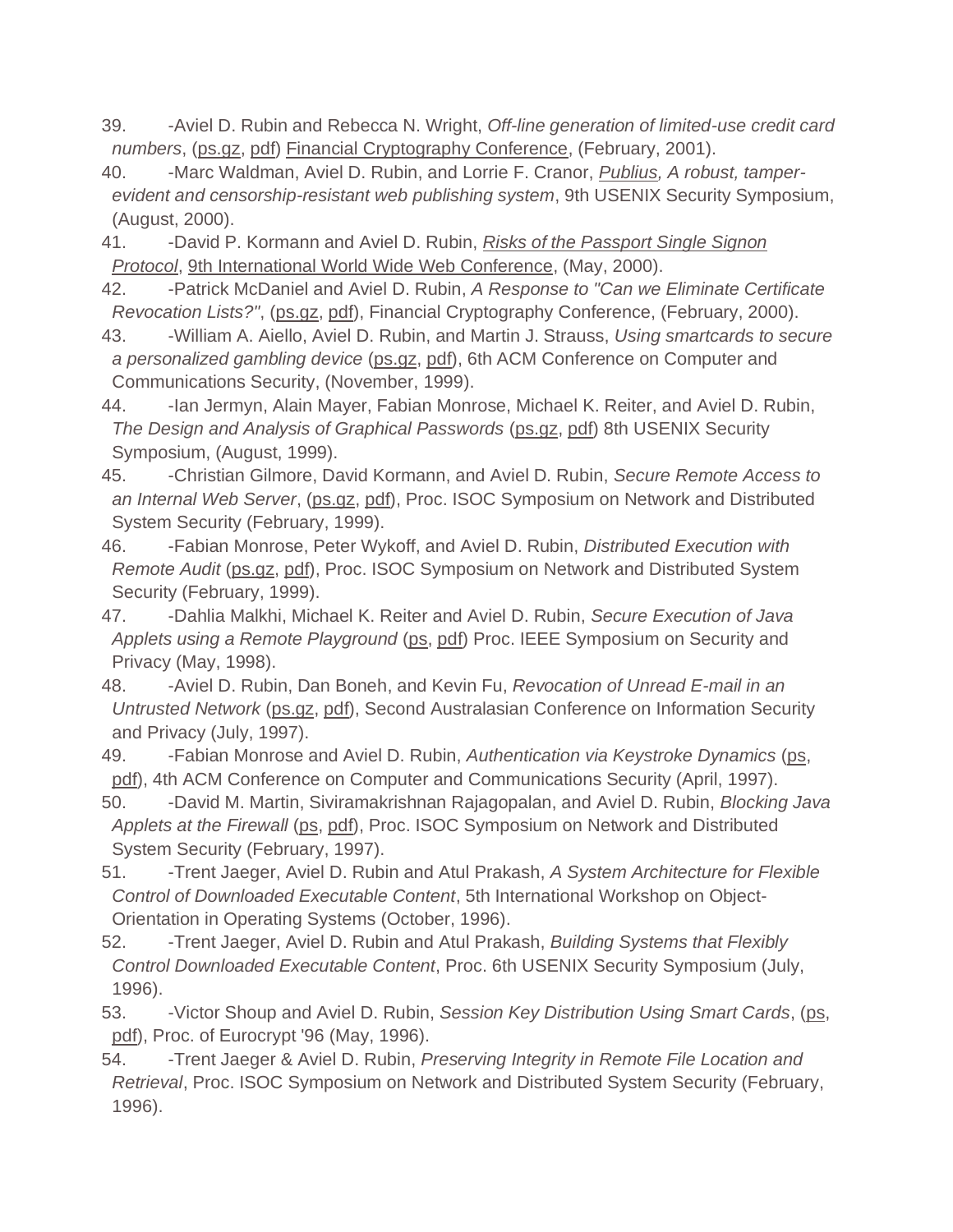55. -Aviel D. Rubin, *Extending NCP for Public Key Protocols*, Proc. IEEE 4th International Conference on Computer Communications and Networks (September, 1995).

56. -Aviel D. Rubin, *Pseudo-Random Functions for One-Time Passwords*, Proc. 5th USENIX UNIX Security Symposium (June, 1995).

- 57. -Aviel D. Rubin, *Trusted Distribution of Software Over the Internet*, Proc. ISOC Symposium on Network and Distributed System Security (February, 1995).
- 58. -Aviel D. Rubin & Peter Honeyman, *Nonmonotonic Cryptographic Protocols*, Proc. IEEE Computer Security Foundations Workshop VII (June, 1994).
- 59. -Aviel D. Rubin & Peter Honeyman, *Long Running Jobs in an Authenticated Environment*, Proc. 4th USENIX UNIX Security Symposium (October, 1993).

## **Patents**

- 1. -Aviel D. Rubin, "Broadband Certified Mail", **US Patent Numbers 6,990,581**, (January 24, 2006) and **9,876,769**, (January 23, 2018).
- 2. -Aviel D. Rubin, Utilization of multiple devices to secure online transactions, **US Patent Number 9,064,376**, (June 23, 2015).
- 3. -Steven M. Bellovin, Thomas J. Killian, Bruce LaRose, Aviel D. Rubin, Norman L. Schryer, Method and apparatus for connection to virtual private networks for secure transactions, **US Patent Numbers 8,239,531**, (August 7, 2012) and **8,676,916** (March 18, 2014).
- 4. -Christian A. Gilmore, David P. Kormann, and Aviel D. Rubin, Method and apparatus for secure remote access to an internal web server, **US Patent Number 7,334,126**, (February 19, 2008).
- 5. -Aviel D. Rubin, "Method for secure remote backup", **US Patent Number 7,222,233**, (May 22, 2007).
- 6. -Frederick Douglis, Michael Rabinovich, Aviel D. Rubin, and Oliver Spatscheck, "Method for content distribution in a network supporting a security protocol", **US Patent Number 7,149,803**, (December 12, 2006).
- 7. -William A. Aiello, Steven M. Bellovin, Charles Robert Kalmanek, Jr., William T Marshal, and Aviel D. Rubin, "Method and apparatus for enhanced security in a broadband telephony network", **US Patent Number 7,035,410**, (April 25, 2006).
- 8. -William A. Aiello, Aviel D. Rubin, and Martin J. Strauss, "Using smartcards to enable probabilistic transaction on an untrusted device", **US Patent Number 6,496,808**, (December 17, 2002).
- 9. -Aviel D. Rubin and Victor J. Shoup, "Session Key Distribution Using Smart Cards", **US Patent Number 5,809,140**, (September 15, 1998).
- 10. -Aviel D. Rubin, "Method for the Secure Distribution of Electronic Files in a Distributed Environment", **US Patent Number 5,638,446**, (June 10, 1997).

# **Professional Activities**

- **1. -Board of Directors**
- 2. -Director, [Maryland Israel Development Center \(MIDC\),](http://www.usenix.org/) (2013 2018).
- 3. -Director, [USENIX Organization,](http://www.usenix.org/) elected by popular vote (2000 2004).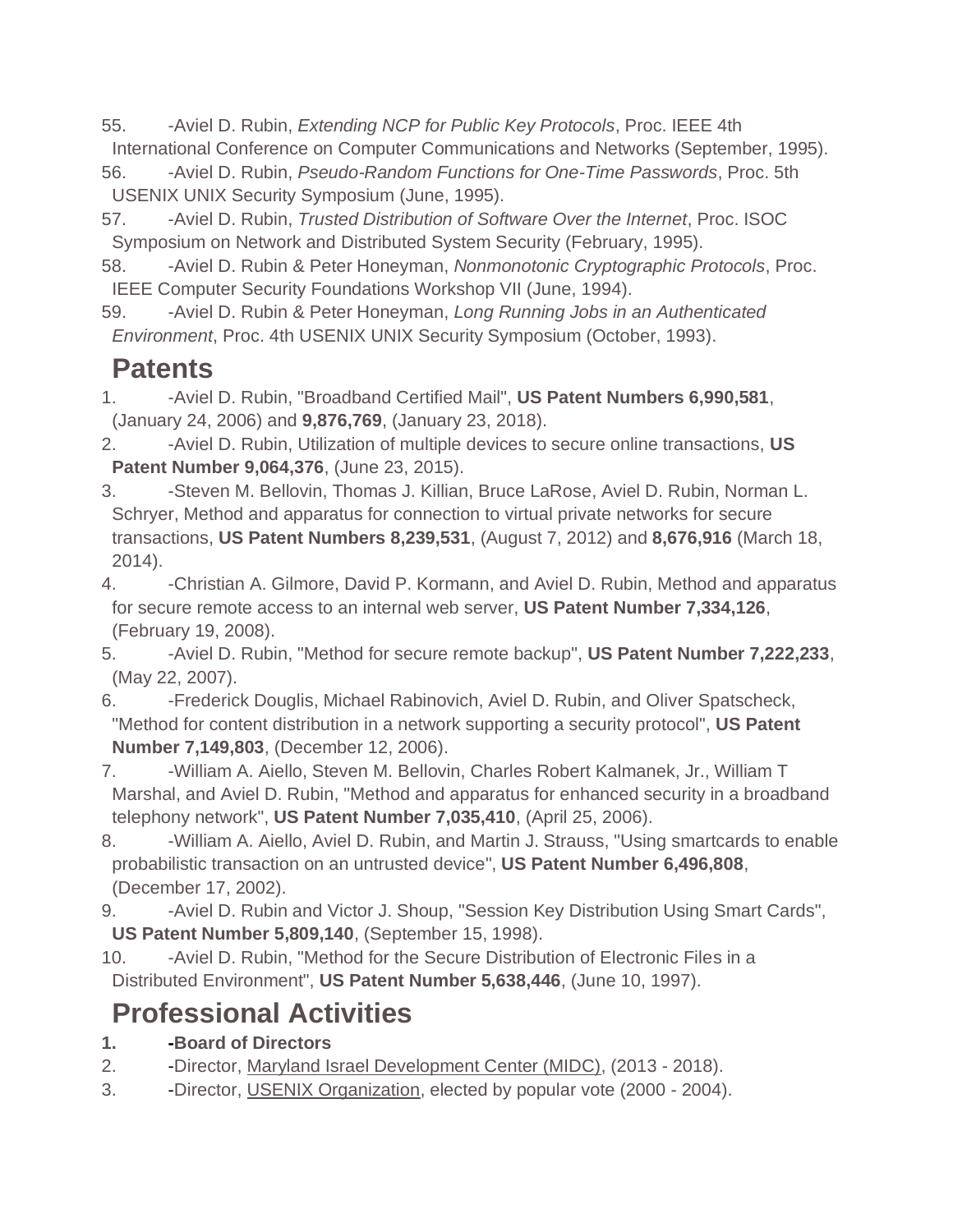#### **4. -Editorial and Committees**

5. -**Associate Editor:** IEEE Transactions on Information Forensics and Security (2009- 2011).

6. -**Associate Editor**: [Communications of the ACM](http://cacm.acm.org/) (CACM), 2009 - 2017.

7. -**Guest Co-Editor:** IEEE Transactions on Information Forensics and Security: *Special Issue on Electronic Voting*, December 1, 2009.

8. -**Guest Co-Editor:** [IEEE Security & Privacy Magazine,](http://www.computer.org/security/) *Special Issue on Electronic Voting*, October/November, 2007.

9. **-Associate Editor: [IEEE Transactions on Software Engineering](http://www.computer.org/tse/) (2005-2006).** 

10. -**Editorial and Advisory Board:** [International Journal of Information and Computer](http://www.icebnet.org/IJICS/)  [Security \(IJICS\)](http://www.icebnet.org/IJICS/) (2004-2006).

11. -**Guest Co-Editor:** IEEE Computer Networks, *Special Issue on Web Security*, January, 2005.

12. -**Editorial Board:** [Journal of Privacy Technology](http://www.jopt.org/) (2004-2006).

13. -**Guest Co-Editor:** [IEEE Security & Privacy Magazine,](http://www.computer.org/security/) *Special Issue on Electronic Voting Security*, January/February, 2004.

14. **-Member:** Security Peer Review Group (SPRG) of the Federal Voting Assistance Program's (FVAP) Secure Electronic Registration and Voting Experiment (SERVE) Project, 2003-2004.

15. -**Member:** DARPA Information Science And Technology Study Group (2003-2006).

16. -**Associate Editor:** [IEEE Security & Privacy Magazine](http://www.computer.org/security/) (2003-present).

17. -**Guest Editor:** Communications of the ACM, *Special Issue on Wireless Networking Security*, May, 2003.

18. -**Associate Editor:** [ACM Transactions on Internet Technology](http://www.acm.org/pubs/periodicals/toit/) (2002-2005).

19. -**Executive Committee Member:** DIMACS Workshop Series with Special Focus on Network Security (2002-2004).

20. -**Advisory Board Member:** Information Security and Cryptography Book Series, Springer, 2001-2006.

21. - **Member:** Steering Group, ISOC Symposium on Network and Distributed System Security, 2001-2004.

22. -**Member:** [Government Infosec Science and Technology Study Group on malicious](http://www.rstcorp.com/irc/)  [code,](http://www.rstcorp.com/irc/) 1999 - 2000.

23. -**Member:** *AT&T Internet Intellectual Property Review Team*, 1999 - 2001.

24. -**Associate Editor:** *[Electronic Commerce Research Journal](http://www.baltzer.nl/ecr/)*, Baltzer Science Publishers, 1999 - 2002.

25. -**Co-Editor:** [Electronic Newsletter of the IEEE Technical Committee on Security &](http://www.ieee-security.org/cipher.html)  [Privacy,](http://www.ieee-security.org/cipher.html) with Paul Syverson, 1998.

26. -**Editorial Board:** Bellcore Security Update Newsletter, 1995-1996.

#### **1. -Conference Committees**

2. -Program Committee member: [Financial Cryptography '15](http://www.ifca.ai/) Barbados, February, 2015.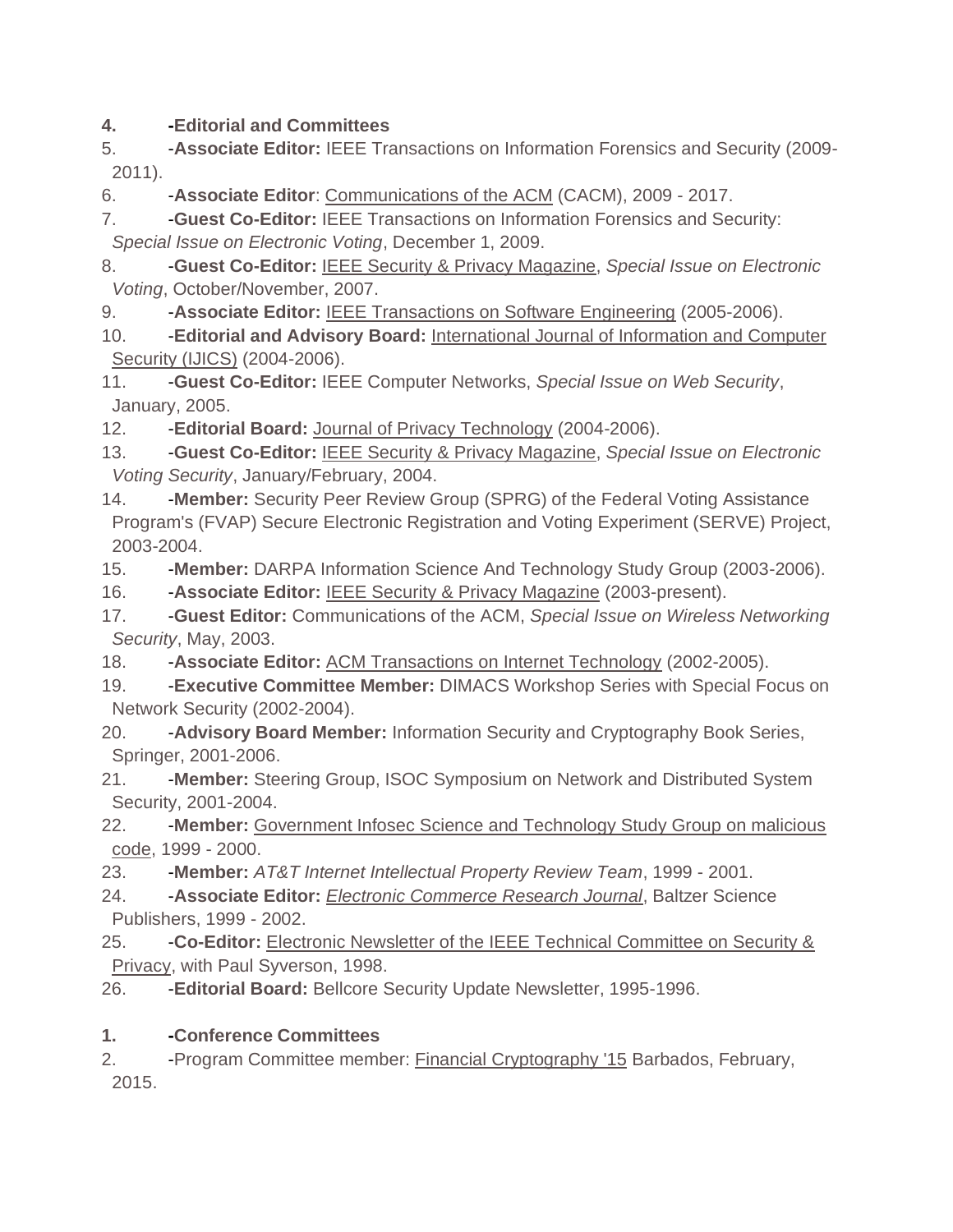- 3. -Program Committee member: USENIX HealthTech Workshop on Health Information Technologies (HealthTech '15), August 11, 2015.
- **4. -Program Co-chair:** (w/Eugene Vasserman) USENIX HealthTech Workshop on Health Information Technologies (HealthTech '14), August 19, 2014.
- 5. -Program Committee member: 2nd USENIX Workshop on Health Security and Privacy (HealthSec '11), August 9, 2011.
- 6. -**Program Co-chair:** (w/Kevin Fu & Yoshi Kohno), 1st USENIX Workshop on Health Security and Privacy (HealthSec '10), August 10, 2010.
- 7. -Program Committee member: First Security and Privacy in Medical and Home-Care [Systems Workshop \(SPIMACS\),](http://www.infosecon.net/SPIMACS/) Chicago, IL, November 13, 2009.
- 8. Invited Talks Co-Coordinator: [17th USENIX Security Symposium,](http://www.usenix.org/events/sec99/) San Jose, CA, July 28 - August 1, 2008.
- 9. **-Program Co-chair:** (w/Patrick McDaniel): IEEE Symposium on Security and Privacy, Oakland, California, May 18-22, 2008.
- 10. -**Program Co-chair:** (w/Giovani Di Crescenzo): [Financial Cryptography '06](http://www.ifca.ai/) Anguilla BWI, February, 2006.
- 11. Program Committee member: IEEE Symposium on Security and Privacy, Oakland, California, May 9-12, 2004.
- 12. -Program Committee member: [Financial Cryptography '04](http://www.ifca.ai/fc04) Key West, Florida, February 9-12, 2004.
- 13. -Program Committee member: 2nd ACM SIGSAC Workshop on Privacy in the [Electronic Society](http://seclab.dti.unimi.it/wpes2003/) Washington D.C., October 30, 2003.
- 14. -Program Committee member: 10th ACM Conference on Computer and
- [Communications Security,](http://cimic.rutgers.edu/ccs03/) Washington D.C., October 27-30, 2003.
- 15. Program Committee member: 8th European Symposium on Research in Computer [Science \(ESORICS\),](http://www.hig.no/esorics2003/) Norway, October 13-15, 2002.
- 16. -**Program Vice Chair:** Security and Privacy Track, [The Twelfth International](http://www2003.org/) World [Wide Web Conference,](http://www2003.org/) Budapest, Hungary, May 20-24, 2003.
- 17. -Program Committee member: IEEE Symposium on Security and Privacy, Oakland, California, May 11-14, 2003.
- 18. Program Committee member: Workshop on Security and Assurance in Ad hoc Networks, Orlando, FL, January 28, 2003.
- 19. Program Committee member: 4th International Conference on Information and [Communications Security \(ICICS\),](http://www.krdl.org.sg/General/conferences/icics/Homepage.html) Kent Ridge Digital Labs (KRDL), Singapore December 9-12, 2002.
- 20. -Program Committee member: ACM SIGSAC Workshop on Privacy in the Electronic [Society](http://seclab.dti.unimi.it/~wpes/) Washington D.C., November 21, 2002.
- 21. Program Committee member: 9th ACM Conference on Computer and [Communications Security,](http://www.acm.org/sigs/sigsac/ccs/) Washington D.C., November 17-21, 2002.
- 22. Program Committee member: 5th International Conference on Electronic Commerce Research (ICECR-5), Montreal, Canada, October 23-27, 2002.
- 23. Program Committee member: 2nd Symposium on Requirements Engineering for Information Security (SREIS), Raleigh, North Carolina, Oct 14-15, 2002.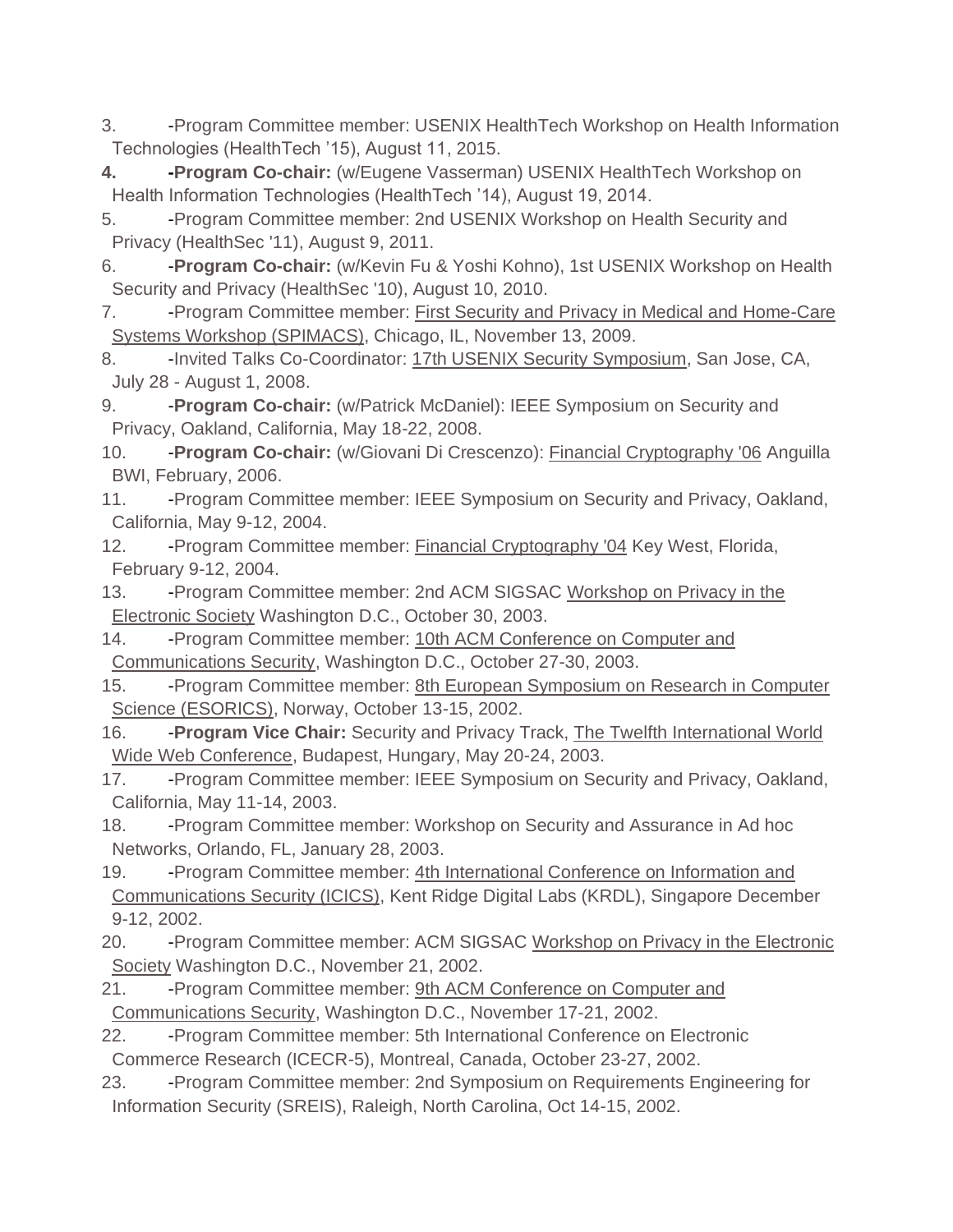24. -Program Committee member: 7th European Symposium on Research in Computer Science (ESORICS), Zurich, Switzerland, October 14-16, 2002.

25. - Program Committee member: [11th USENIX Security Symposium,](http://www.usenix.org/events/sec02/) San Francisco, Ca, August 5-9, 2002.

26. -Program Committee member: International Workshop on Global and Peer-to-Peer [Computing](http://www.lri.fr/~fci/GP2PC.htm) at IEEE International Symposium on Cluster Computing and the Grid (CCGrid'2002), Berlin, Germany, May 21-24, 2002.

27. - Program Committee member: 11th International World Wide Web Conference Honolulu, Hawaii, May 7-11, 2002.

28. -Program Committee member: 2nd Workshop on Privacy Enhancing Technologies San Francisco, CA, April 14-15, 2002.

29. - Program Committee member: The 1st International Workshop on Peer-to-Peer [Systems \(IPTPS'02\)](http://www.cs.rice.edu/Conferences/IPTPS02/) MIT Faculty Club, Cambridge, MA, March 7-8, 2002.

30. -Program Committee member: The 4th International Conference on Telecommunications and Electronic Commerce Dallas, TX, November, 2001.

31. - Program Committee member: [10th USENIX Security Symposium,](http://www.usenix.org/events/sec01/) Washington D.C., August 13-17, 2001.

32. -Program Committee member: [Financial Cryptography '01](http://www.syverson.org/cfpfc01.html) Grand Cayman, Cayman Islands, BWI, February, 2001.

33. -**Program Co-chair:** (w/Paul Van Oorschot): [ISOC Symposium on Network and](http://www.isoc.org/ndss01/)  [Distributed System Security,](http://www.isoc.org/ndss01/) San Diego, CA, February 7-9, 2001.

34. - Program Committee member: The 3rd International Conference on [Telecommunications and Electronic Commerce](http://tecom.cox.smu.edu/ictec/) Dallas, TX, November 16-19, 2000.

35. - Program Committee member: [9th USENIX Security Symposium,](http://www.usenix.org/events/sec2000/) Denver, Colorado, August 14-17, 2000.

36. -Program Committee member: Workshop on Design Issues in Anonymity and [Unobservability](http://www.icsi.berkeley.edu/~hannes/ws.html) Berkeley, California, July 25-26, 2000.

37. - Program Committee member: Performance and Architecture of Web Servers [\(PAWS\),](http://kkant.ccwebhost.com/PAWS/callforpapers.html) Santa Clara, CA, June 18, 2000.

38. -**Program Co-chair:** (w/Gene Tsudik): [ISOC Symposium on Network and](http://www.isoc.org/ndss2000/)  [Distributed System Security,](http://www.isoc.org/ndss2000/) San Diego, CA, February 2-4, 2000.

39. - Program Committee member: 1999 International Information Security Workshop [\(ISW'99\),](http://www.musm.edu.my/BusIT/isw99/) Kuala Lumpur, Malaysia, November 6-7, 1999.

40. - Program Committee member: 2nd Int'l. Conference on Telecommunications and [Electronic Commerce,](http://cottonian.ogsm.vanderbilt.edu/ictec99/) Nashville, TN, October 6-8, 1999.

41. - Invited Talks coordinator: [8th USENIX Security Symposium,](http://www.usenix.org/events/sec99/) Washington D.C., August, 1999.

42. -**Program Chair:** [24th USENIX Annual Technical Conference,](http://www.usenix.org/events/usenix99/) Monterey, CA, June 7-11, 1999.

43. - Program Committee member: 8th International World Wide Web Conference, Toronto, Canada, May 11-14, 1999.

44. -Program Committee member: 3rd USENIX workshop on Electronic Commerce, Boston, MA, August 31 - September 3, 1998.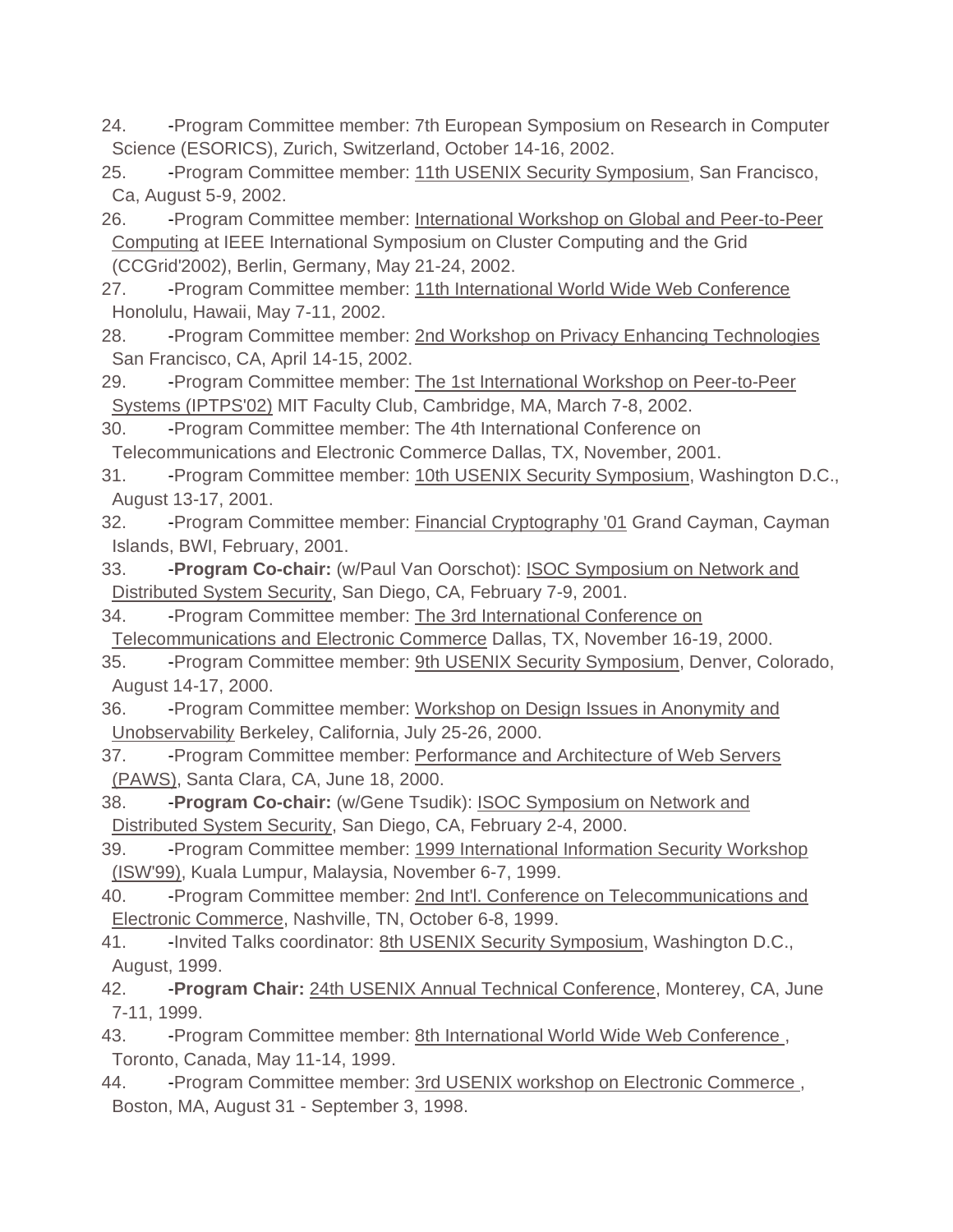45. -Program Committee member: 5th ACM Conference on Computer and Communications Security, San Francisco, CA, November 3-5, 1998.

46. -**Program Chair:** [7th USENIX Security Symposium,](http://www.usenix.org/) San Antonio, TX, Jan. 26-29, 1998.

47. -Program Committee member: 4th ACM Conference on Computer and Communications Security, Zurich, Switzerland, April 2-4, 1997.

48. - Program Committee member: 6th USENIX Security Symposium, San Jose, CA, July 22-25, 1996.

49. - Program Committee member: ISOC Symposium on Network and Distributed System Security, San Diego, CA, February 22-23, 1996.

#### **1. -Panels**

2. -**Panelist:** Cardozo Society Associated panel: Cybersecurity and Privacy Law in the Digital Era, Baltimore, MD (February 19, 2020).

3. -**Panelist:** Washington Post panel: Hacking Health, Washington DC (June 14, 2016).

4. **-Panelist:** Financial Cryptography Conference, Security & Privacy, Barbados (February 24, 2016).

5. -**Panelist:** RSA Conference, Social Networks Security Panel, San Francisco, CA (April 21, 2015).

6. -**Panelist:** Expert Witness in Mock Trial: FTC Data Security, 63rd American Bar Association Section of Antitrust Law Spring Meeting Washington DC, (April 15, 2015).

7. **-Panelist:** Security in Electronic Medical Records Databases, Medicine 2.0 Workshop, Haifa, Israel, (April 7, 2011).

8. **- Panelist:** Security in the Cloud, Workshop on Cloud Security, Israeli Defense Ministry, Tel Aviv, Israel, (February 15, 2011).

9. **-Panelist:** Securing Information Technology in Healthcare (SITH), Security and Usability of Electronic Health Records, Dartmouth College, NH, (May 17, 2010).

10. -**Panelist:** First Security and Privacy in Medical and Home-Care Systems Workshop (SPIMACS), Authentication in iHealthcare, Chicago, IL, (November 13, 2009).

11. **-Panelist:** Computers, Freedom, and Privacy Conference, Internet Voting for Overseas Americans, Washington DC, (June 4, 2009).

12. -**Panelist:** Workshop on Electronic Voting, Electronic Voting: Future Aspirations, Tel Aviv, Israel (May 18, 2009).

13. -**Panelist:** RSA Conference, Exploiting Online Games, San Francisco, CA (April 23, 2009).

14. -**Panelist:** American Association for the Advancement of Science, *Revisiting the U.S. Voting System: A Research Inventory, Technology, Usability, and Security panel*, Washington DC, (November 27, 2006).

15. -**Panelist:** California Secretary of State's Voting System Testing Summit, *Security Panel*, Sacramento, CA, (November 28-29, 2005).

16. -**Panelist:** NIST Symposium on Voting System Threats, *Configuration and Usability Threats*, Gaithersburg, MD, (October 7, 2005).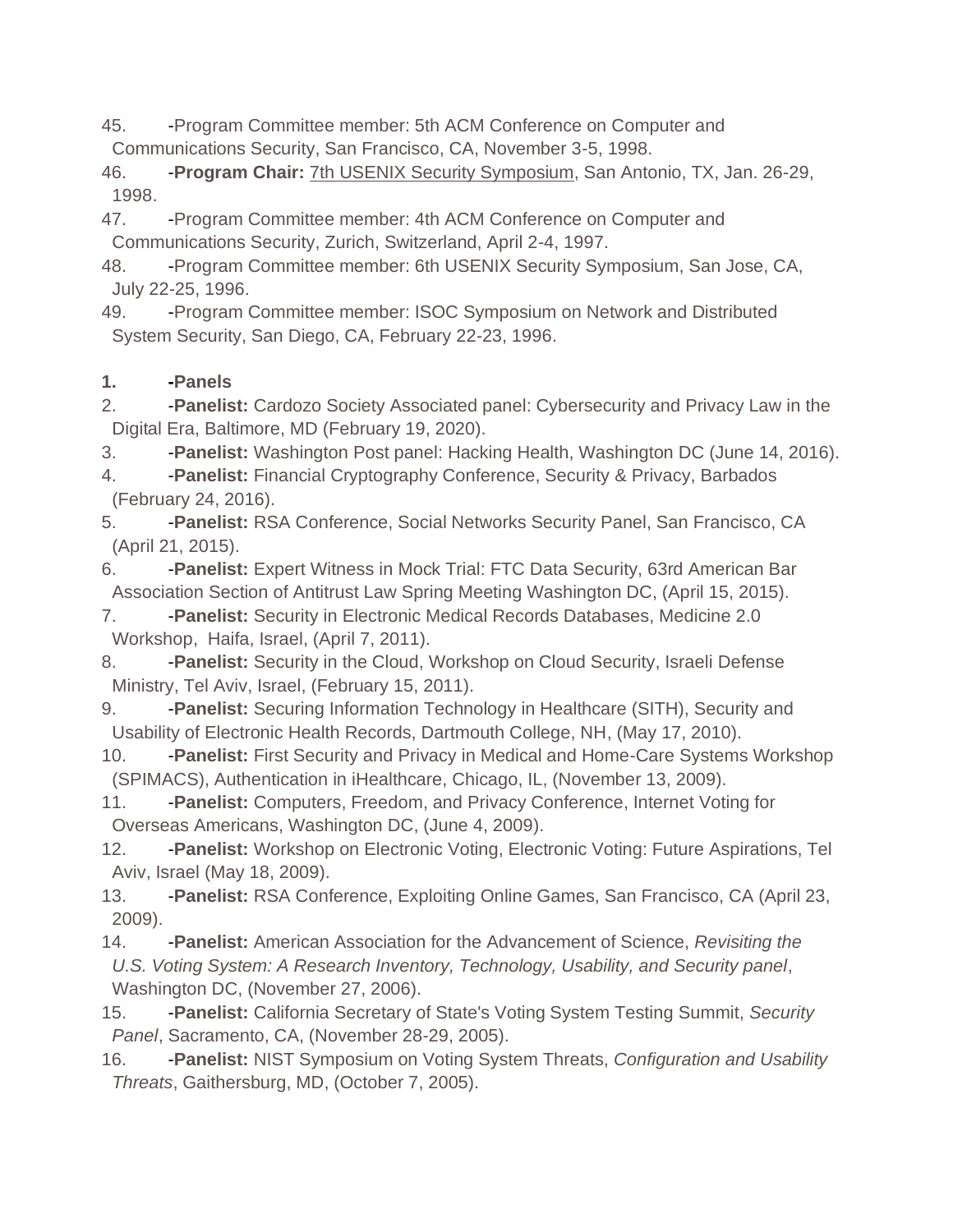17. -**Panelist:** Conference of State Supreme Court Chief Justices, *Voting Technologies*, Charleston, SC (August 1, 2005).

18. -**Panelist:** *Workshop on observation of automated elections*, The Carter Center, Atlanta, GA (March 18, 2005).

19. -**Panelist:** The Carter Center Venezuela Virtual Panel, (November, 2004).

20. -**Panelist:** Workshop on Voting, *Vote Capture and Vote Counting*, Harvard Kennedy School of Government, The Technologies of Voting, Cambridge, MA (June 1, 2004).

21. -**Panelist:** Computer Science and Telecommunications Board of The National Academy of Science *Workshop on Dependable Software Systems*, Case Study: Electronic Voting Washington D.C. (April 20, 2004).

22. -**Panelist:** USENIX Security 2003, *[Electronic Voting](http://www.usenix.org/events/sec03/tech.html)*, Washington D.C. (August 6, 2003).

23. -**Panelist:** Democracy Now, 2003, *[Voter-Verifiable Elections: How Do We Get](http://www.democracyusa.org/events/sundayworkshops.html)  [There?](http://www.democracyusa.org/events/sundayworkshops.html)*, Washington D.C. (November 23, 2003).

24. -**Panelist:** USENIX Security 2003, *[Electronic Voting](http://www.usenix.org/events/sec03/tech.html)*, Washington D.C. (August 6, 2003).

25. -**Panelist:** [IEEE Infocom 2002,](http://www.ieee-infocom.org/2002/) *Securing Wireless and Mobile Networks - Is It Possible?*, New York City (June 25, 2002).

26. -**Participant:** 2002 Security Visionary Roundtable: *A Roadmap for a Safer Wireless World*, Washington D.C., (May 5-7,2002).

27. -**Panelist:** [Computers Freedom and Privacy 2002,](http://www.cfp2002.org/) *Who Goes There? Privacy in Identity and Location Services*, San Francisco (April 18, 2002).

28. -**Panel moderator:** [Conference on Democracy and the Internet in an Enlarging](http://www.democracyinternet.com/)  [Europe](http://www.democracyinternet.com/) *Overview of On-Line Voting: Systems and Issues*, New York, NY (March, 2001).

29. -**Panelist:** [Financial Cryptography 2001,](http://fc01.ai/) *The Business of Electronic Voting*, Grand Cayman (February, 2001).

30. -**Panelist:** National Science Foundation *[E-voting workshop](http://www.netvoting.org/)*, Washington, D.C., (October, 2000).

31. -**Panelist:** 5th ACM Conference on Computer and Communications Security, Anonymity on the Internet, San Francisco, CA, (November 1998).

32. -**Panelist:** Open Systems Security and ISSA Annual Conference, *Securing the Web*, Orlando, FL (March, 1998).

33. -**Panel organizer and moderator:** *Implementation Issues for Electronic Commerce: What Every Developer Should Know*. [ISOC Symposium on Network and Distributed System](http://www.isoc.org/conferences/)  [Security,](http://www.isoc.org/conferences/) (March, 1998).

34. -**Panel organizer and moderator:** *Downloadable Executable Content - Past, Present and Future*. [ISOC Symposium on Network and Distributed System Security](http://www.isoc.org/conferences/ndss97/) (February, 1997).

35. -**Panelist:** DIMACS Workshop on Network Threats, Web/Java Security Issues, New Brunswick, NJ (December 5, 1996).

#### **1. -Tutorials Taught**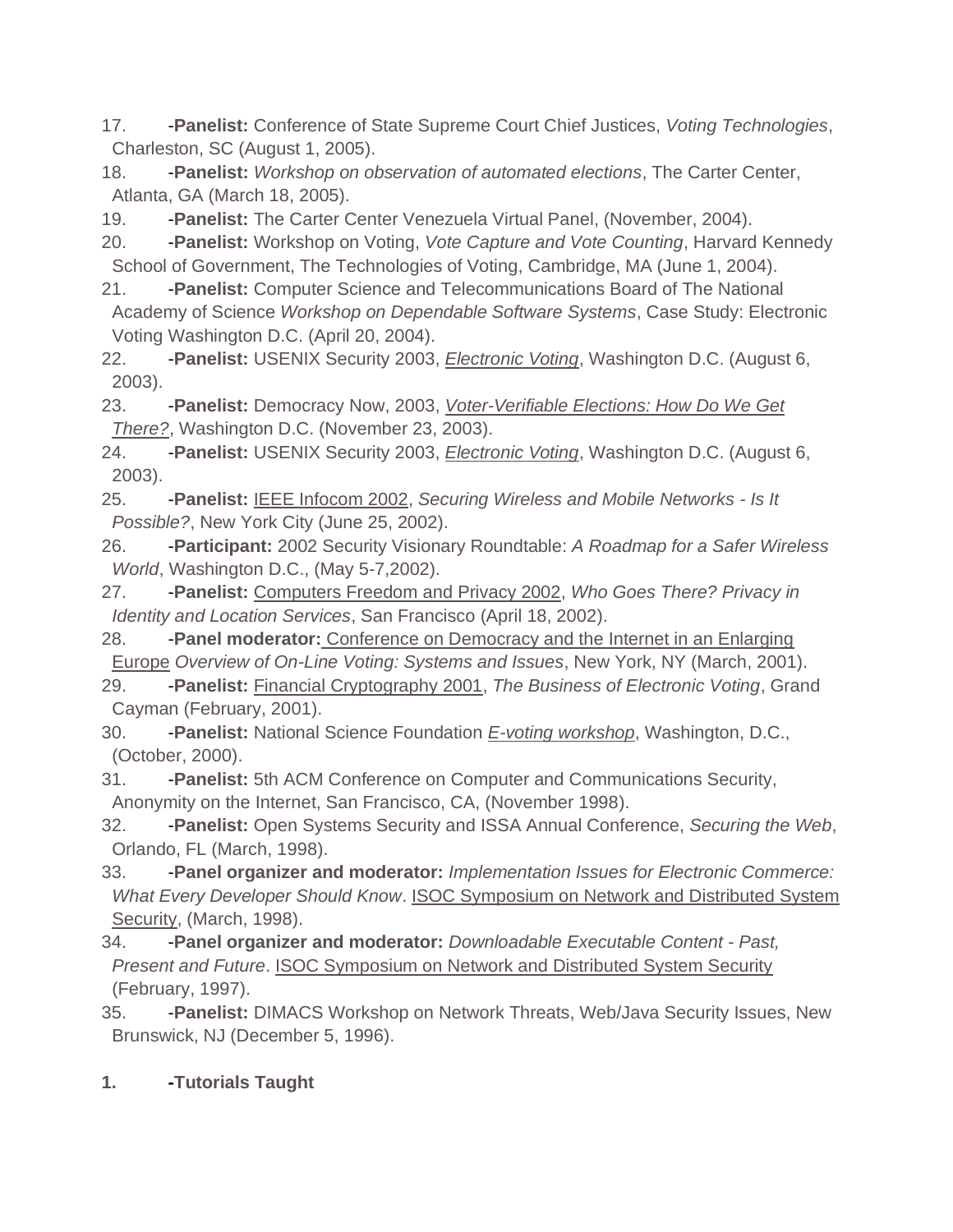- 2. The Mathematics of Information Technology and Complex Systems Network [\(MITACS\)](http://www.mitacs.ca/AC2003), *Network Security*, (May 8, 2003).
- 3. -IEEE Infocom 2002, *End to End Web Security and E-commerce*, (June 23, 2002).
- 4. -2002 USENIX Annual Technical Conference, *Introduction to Computer Security*, (June 10, 2002).
- 5. -LISA 2001, 15th Systems Administration Conference, *Introduction to Computer Security*, (December, 2001).
- 6. -8th & 9th USENIX Security Symposia, *Cryptography From the Basics Through PKI in 23,400 Seconds*, (August, 2000) & (August 1999), with Dan Geer.
- 7. 9th International World Wide Web Conference, *Security on the World Wide Web*, (May, 2000).
- 8. -ISOC Symposium on Network and Distributed System Security, *Cryptography 101*, (February, 2000).

9.

# **Testimony**

#### **Before Government Bodies**

- 1. Maryland House, Expert Testimony, Hearing on HB 888, Consumer Protection -Security Features for Connected Devices, *Economic Matters Committee,* Annapolis, MD, (February 26, 2020).
- 2. Maryland Senate, Expert Testimony, Hearing on SB 443 Security Features for Connected Devices, *Finance Committee,* Annapolis, MD, (February 19, 2020).
- 3. -Maryland Senate, Expert Testimony, Hearing on SB 553/HB 1276 Security Features for Connected Devices, *Finance Committee,* Annapolis, MD, (February 26, 2019).
- 4. -United States Pentagon, High Level Security Briefing on the Security of Embedded Devices (January 15, 2014).
- 5. -United Stated House Committee on Science, Space, and Technology, *Full Committee Hearing - Is My Data on Healthcare.gov Secure?*, Washington, D.C., (November 19, 2013).
- 6. -United Stated House Committee on Oversight and Government Reform, *hearing on electronic voting*, Washington, D.C., (April 18, 2007).
- 7. -United Stated House Committee on Appropriations, *hearing on ensuring the integrity of elections*, Washington, D.C., (March 7, 2007).
- 8. Maryland Senate Committee on Education, Health, and Environmental Affairs, Expert Testimony, *Hearing on Senate Bill 392 for Voter-Verified Records in Voting Systems*, Annapolis, MD, (February 22, 2007).
- 9. **-Maryland House Ways and Means Committee, Expert Testimony, Hearing on** *House Bill 18 for improving voting systems in Maryland*, Annapolis, MD, (February 1, 2007).
- 10. -Maryland House Ways and Means Committee, [Expert Testimony,](http://avirubin.com/MD.ways.means.2-06.pdf) *Hearing on House Bill 244 requiring a voter verified paper record for voting machines in Maryland*, Annapolis, MD, (February 1, 2006).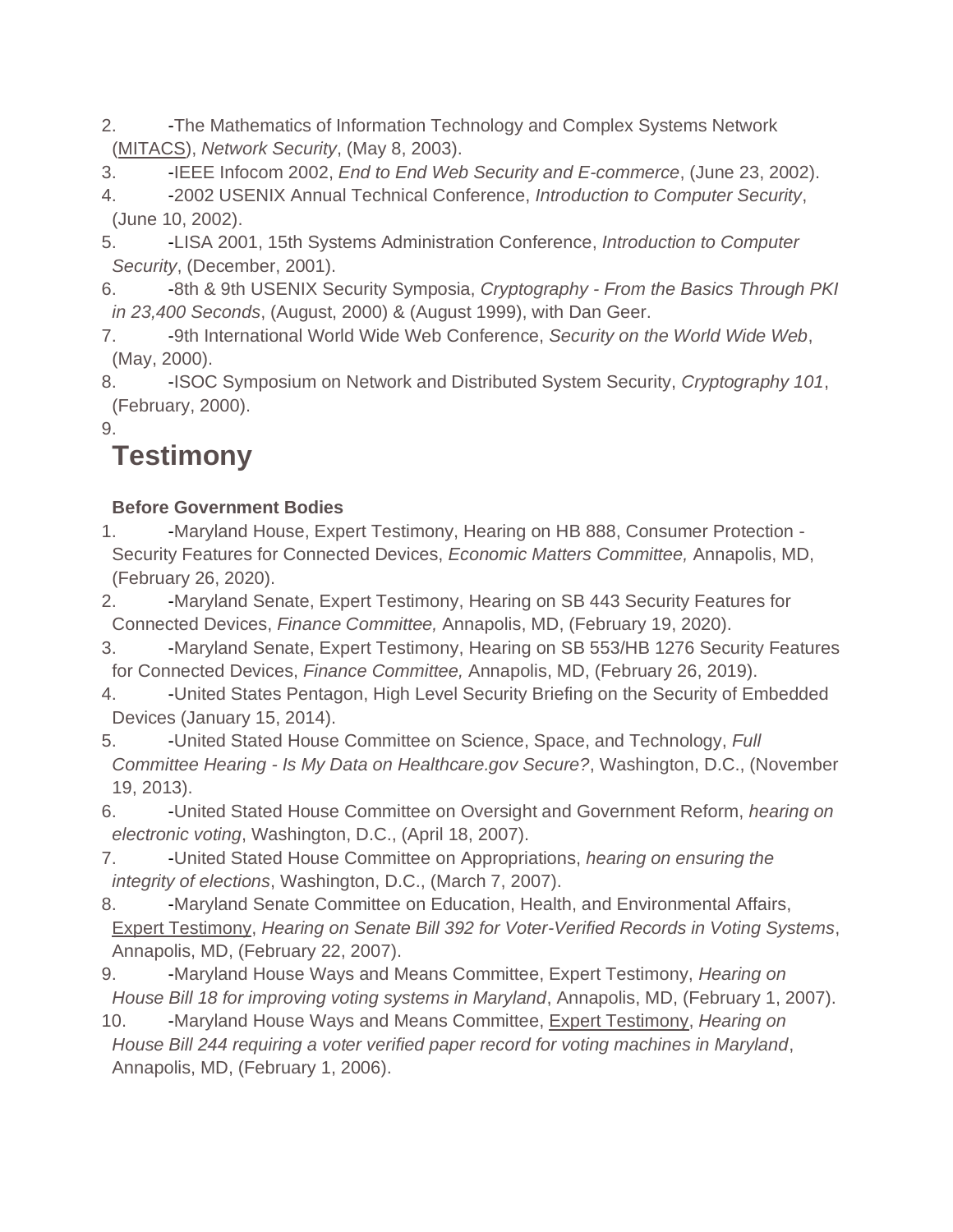- 11. -United States Election Assistance Commission, *Hearing on Voluntary Voting Systems Guidelines*, [Expert Testimony,](http://avirubin.com/MD.ways.means.2-06.pdf) Panel on Voter Verified Paper Audit Trail, Washington D.C. (June 30, 2005).
- 12. Senate hearing: *Voting in 2004: A Report to the Nation on America's Election Process*, [Expert Testimony,](http://avirubin.com/MD.ways.means.2-06.pdf) Absentee Ballot Panel, Dirksen Senate Office Building, Washington, DC (December 7, 2004).
- 13. United States Election Assistance Commission, Technical Guidelines Development Committee, Technology Panel, [Expert Testimony,](http://avirubin.com/MD.ways.means.2-06.pdf) *Public Hearings on Computer Security and Transparency*, National Institute of Standards and Technology, Gaithersburg, MD, (September 20, 2004).
- 14. United States House Subcommittee on Technology, Information Policy, Intergovernmental Relations and the Census, [Expert Testimony,](http://avirubin.com/MD.ways.means.2-06.pdf) *Hearing on Electronic Voting*, Washington, D.C. (July 20, 2004).
- 15. United States House Committee on House Administration, [Expert Testimony,](http://avirubin.com/MD.ways.means.2-06.pdf) *Hearing on Security of Electronic Voting*, Washington, D.C. (July 7, 2004).
- 16. -United States Federal Trade Commission, [Written Expert Testimony,](http://www.cs.jhu.edu/~rubin/Rubin.ftc.DoNotEmail.pdf) on a proposed Do Not Email Repository, (May 10, 2004).
- 17. -United States Election Assistance Commission, [Expert Testimony,](http://avirubin.com/MD.ways.means.2-06.pdf) *Hearing on Electronic Voting Security*, Technology Panel, Washington D.C. (May 5, 2004).

#### **As an Expert in Litigation**

**1. -Blackberry Limited** vs. Facebook, Inc, Case #2:18-cv-01844 (KSx), Quinn Emanuel Urquhart & Sullivan, LLP, United States District Court, Central District of California.

2. -Expert Testimony at Deposition, Baltimore, MD (December 20, 2019). (*patent infringement & patent validity*)

3. -**Netfuel, Inc**. vs. Cisco Systems, Inc, Case # 5:18-cv-2352-EJD, Susman Godfrey, United States District Court, Northern District of California.

4. -Expert Testimony at Deposition, Baltimore, MD (December 16 & 17, 2019). (*patent infringement & patent validity*)

5. -Expert Testimony at Deposition, Baltimore, MD (June 11, 2019). (*patent infringement*)

6. -Expert Testimony at Markman Hearing, San Jose, CA (February 28, 2019). (*courtroom tutorial*)

7. -Expert Testimony at deposition, Baltimore, MD (December 20, 2018). (*claim construction*)

8. **-Symantec Corporation** vs. Zscaler, Inc., Case # 3:17-CV-04414-JST, Baker Botts, United States District Court, Northern District of California.

9. -Expert Testimony at Deposition, Baltimore, MD (December 6, 2019). (*patent infringement*)

10. -Expert Testimony at Deposition, Baltimore, MD (August 2, 2019). (*Assignor Estoppel*)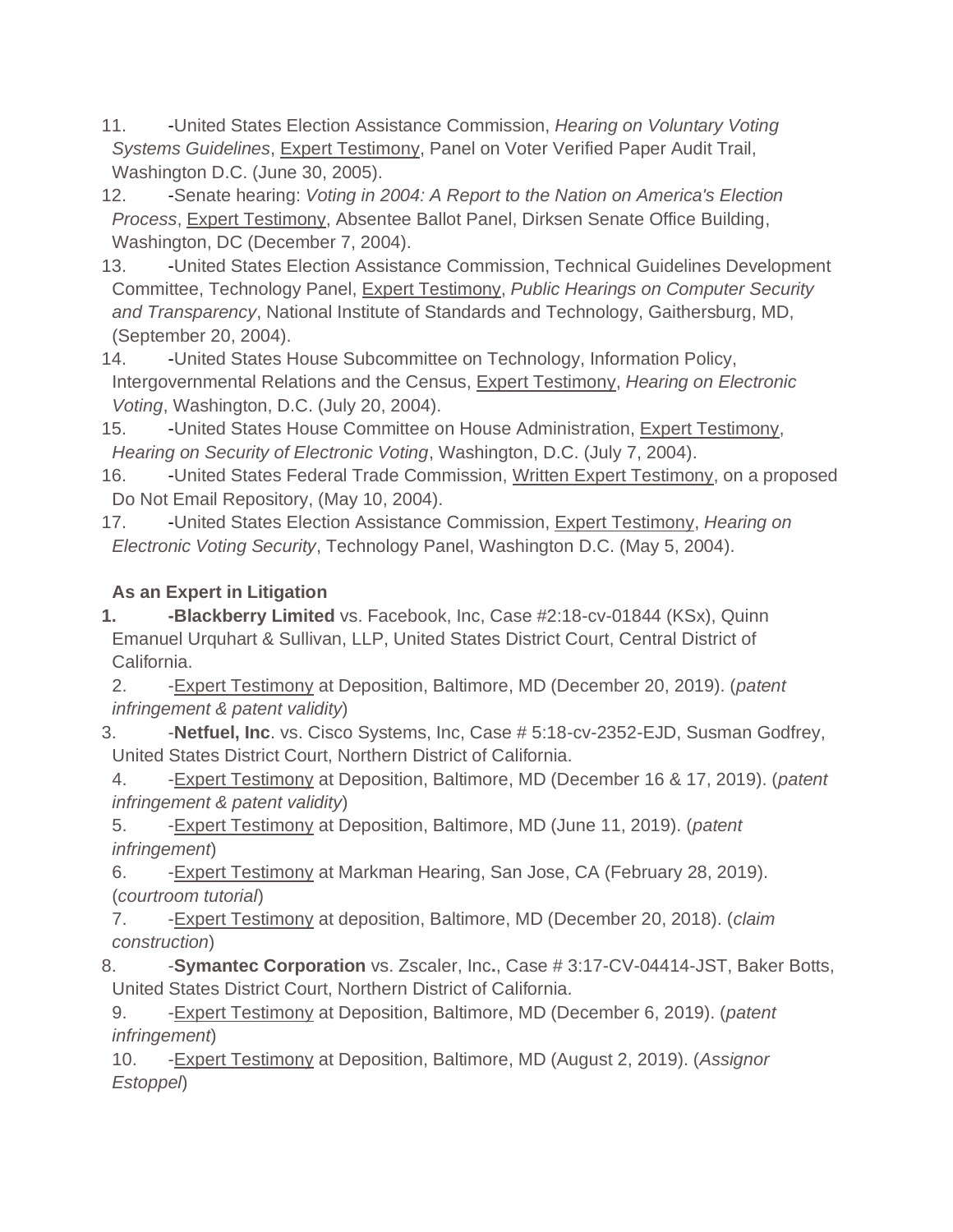11. -Koninklijke Philips vs. **Microsoft Inc**, Case # 4:18-cv-01885-HSG, Perkins Coie, United States District Court, Northern District of California. (*patent non-infringement and patent invalidity*)

12. -Expert Testimony at Deposition, Baltimore, MD (July 17, 2019).

13. -**Cypress Lake Software, Inc**. vs. Samsung Electronics & Dell Inc, Case # 6:18-cv-030-JKD and 6:18-cv-0138-JDK, Garteiser Honea, United States District Court, Eastern District of Texas. (*patent infringement and patent validity*)

14. -Expert Testimony at Deposition, Baltimore, MD (July 10-11, 2019).

15. -Finjan vs. **Juniper Networks**, Case # 3:17-cv-05659-WHA , Irell and Manella, United States District Court, Northern District of California.

16. -Expert Testimony at deposition, Baltimore, MD (April 2, 2019). (*patent noninfringement)*

17. -Expert Testimony at deposition, San Francisco, CA (March 9, 2019). (*patent noninfringement)*

18. -Expert Testimony at trial, San Francisco, CA (December 13, 2018). (patent noninfringement and invalidity)

19. -Expert Testimony at deposition, Baltimore, MD (November 9, 2018). (patent noninfringement and invalidity)

20. -Expert Testimony at deposition, Baltimore, MD (July 6, 2018). (*patent noninfringement)*

21. -Expert Testimony at deposition, Baltimore, MD (June 12, 2018). (*patent noninfringement)*

22. -Grace et. al. vs. **Apple Inc.**, Case # 5:17-CV-00551-LHK (NC), Durie Tangri, United States District Court, Northern District of California. (*class action)*

23. -Expert Testimony at deposition, Towson, MD (September 26, 2018).

24. -**Rimini Street, Inc**. vs. Oracle International Corporation, et. al., Case # 2:14-CV-01699 LRH-CWH, Gibson Dunn, United States District Court, District of Nevada. (*Software security*)

25. -Expert Testimony at deposition, Baltimore, MD (August 30, 2018).

26. -Grace et. al. vs. **Apple Inc.**, Case # 5:17-CV-00551-LHK (NC), Kirkland & Ellis, United States District Court, Northern District of California. (*class certification)*

27. -Expert Testimony at deposition, Pikesville, MD (July 3, 2018).

28. -**F5 Networks, Inc.** vs. Radware, LTD., IPR 2017-00124, Perkins Coie, US Patent Trial and Appeal Board. (*patent Invalidity)*

29. -Expert Testimony at deposition, Baltimore, MD (January 24, 2018).

30. -**Amazon.com Inc., Hulu, LLC, and Netflix, Inc,** vs. Uniloc Luxembourg S.A., IPR 2017-00948, Perkins Coie, US Patent Trial and Appeal Board. (*patent Invalidity)*

- 31. -Expert Testimony at deposition, Baltimore, MD (October 9, 2017).
- 32. -Phishme, Inc. vs. **Wombat Technologies, Inc**, Case # 16-403-LPS-CJB, K&L Gates, United States District Court, Delaware. (*patent claim construction)*

33. -Expert Testimony at deposition, Washington DC, (October 5, 2017).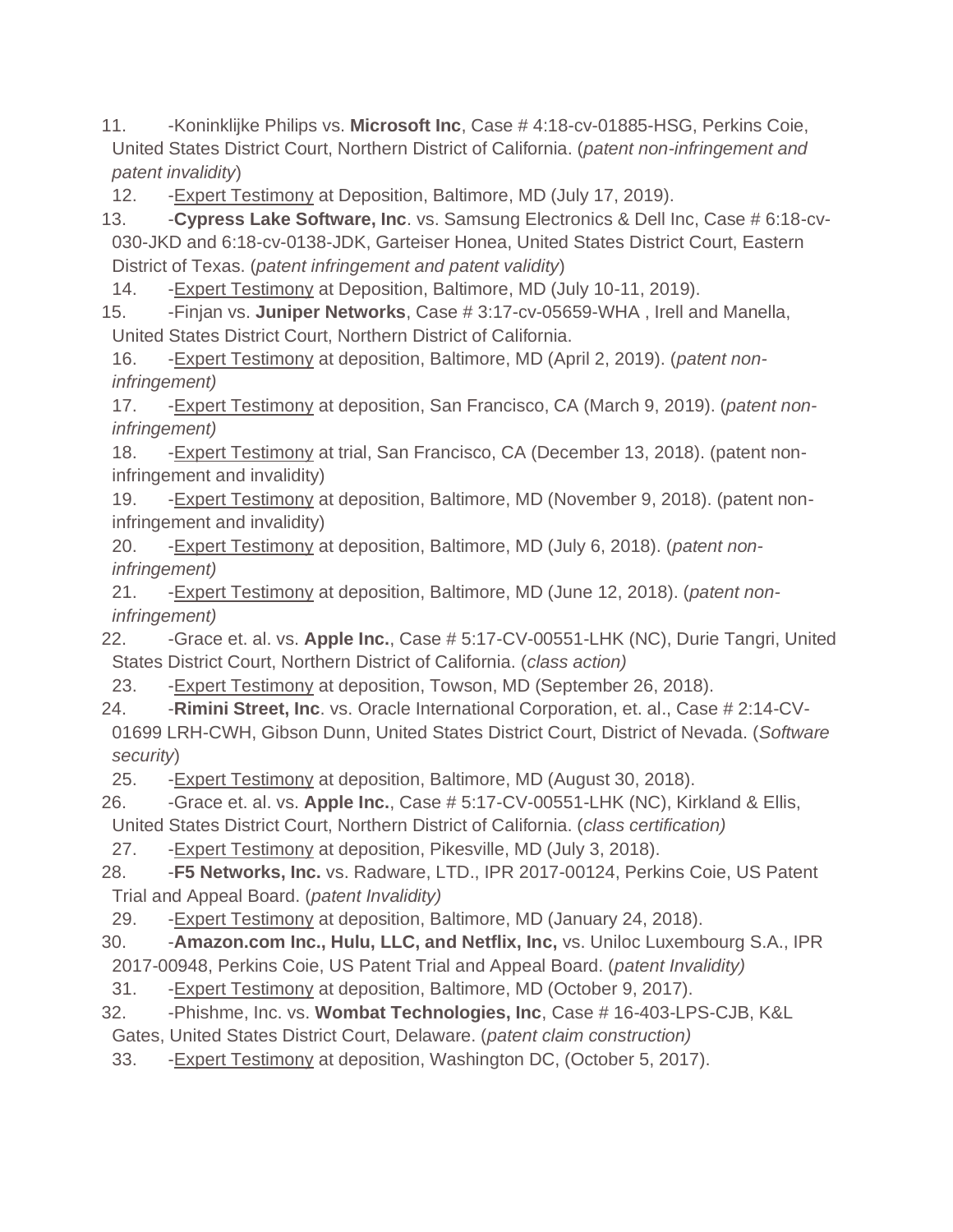34. -Finjan vs. **Symantec Corporation.**, Case # 14-cv-02998-HSG, Quinn Emanuel, United States District Court, Northern District of California. (*patent invalidity and noninfringement)*

35. -Expert Testimony at deposition, Baltimore, MD (September 14-15, 2017).

36. -**Kudelski SA, Nagra USA, Inc., Nagravision SA, and OpenTV, Inc.** vs. Comcast Corporation, Case # 2:16-cv-1362-JRG, Covington, United States District Court, Eastern District of Texas. (*patent claim construction).*

37. -Expert Testimony at deposition, Baltimore, MD (September 1, 2017).

38. -**F5 Networks, Inc.** vs. Radware, LTD., IPR 2017-00124, Perkins Coie, US Patent Trial and Appeal Board. (*patent Invalidity)*

39. -Expert Testimony at deposition, Baltimore, MD (August 10, 2017).

40. -Intellectual Ventures vs. **JP Morgan Chase & Co.**, Case # 1:13-cv-03777, Kirkland & Ellis, United States District Court, Southern District of New York. (*Patent noninfringement).*

41. -Expert Testimony at deposition, Baltimore, MD (June 1, 2017).

42. -Nader Asghari-Kamrani and Kamran Asghari-Kamrani vs. **United Services Automobile Association**. Case # 2:15-CV-478, Fish & Richardson, United States District Court, Eastern District of Virginia. (*Patent Written Description Support related to Inequitable Conduct).*

43. -Expert Testimony at trial, Norfolk, VA (April 21, 2017).

44. -Expert Testimony at deposition, Baltimore, MD (March 21, 2017).

**45. -Sabre GLBL Inc,** vs. HP Enterprise Services LLC. Case # 1310022761, JAMS Binding Arbitration Hearing, Dallas, TX (*Contract dispute*).

46. -Expert Testimony at arbitration hearing, Dallas, TX (April 5, 2017).

47. -**Al Cioffi et. al.** vs. Google, Case # 2:13-cv-103-JRG-RSP, Vasquez, Benisek & Lindgren, United States District Court, Eastern District of Texas. (*patent Infringement).*

48. -Expert Testimony at trial, Marshall, TX (February 7, 2016).

49. -Expert Testimony at deposition, Baltimore, MD (September 26, 2016).

50. -**Palo Alto Networks** vs. Finjan, IPR 2015-01979, Cooley, US Patent Trial and Appeal Board. (*patent Invalidity)*

51. -Expert Testimony at deposition, Baltimore, MD (November 14, 2016).

52. -**Palo Alto Networks** vs. Finjan, IPR 2016-00151, Morrison & Foerster, US Patent Trial and Appeal Board. (*patent Invalidity)*

53. -Expert Testimony at deposition, Baltimore, MD (August 19, 2016).

54. -**Palo Alto Networks** vs. Finjan, IPR 2015-01974, Cooley, US Patent Trial and Appeal Board. (*patent Invalidity)*

55. -Expert Testimony at deposition, Baltimore, MD (August 2, 2016).

56. -**Palo Alto Networks** vs. Finjan, IPR 2015-02001 & IPR 2016-00157, Cooley, US Patent Trial and Appeal Board. (*patent Invalidity)*

57. -Expert Testimony at deposition, Baltimore, MD (July 26 & 27, 2016).

58. -**Amazon.com, Inc** vs. Zitovault, LLC, IPR 2016-00021, Perkins Coie, US Patent Trial and Appeal Board. (*patent Invalidity)*

59. -Expert Testimony at deposition, Baltimore, MD (July 22, 2016).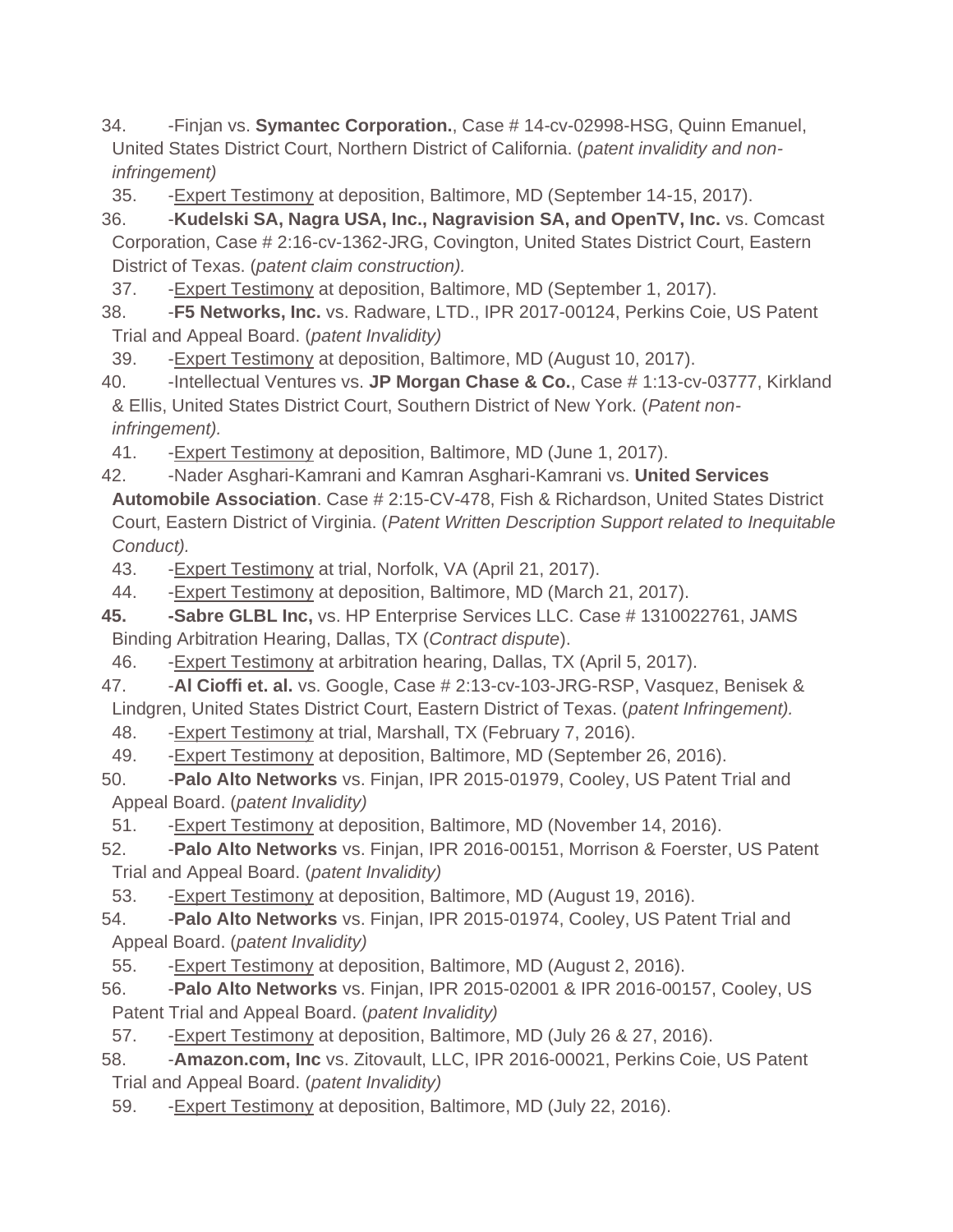60. -**Palo Alto Networks** vs. Finjan, IPR 2015-01979, Cooley, US Patent Trial and Appeal Board. (*patent Invalidity)*

61. -Expert Testimony at deposition, Baltimore, MD (May 20, 2016).

62. -Vir2us Inc. v. **Invincea, Inc. and Invincea Labs, LLC**, Case # 2:15cvl62; Cooley, United States District Court, Eastern District of Virginia. (*Patent Non-Infringement and Invalidity)*

63. -Expert Testimony at deposition, Reston, VA (April 20, 2016).

64. -TVIIM. v. **McAfee Inc.**, Case # 3:13-cv-04545-VC; Wilmer Hale, United States District Court, District of N. California. (*Patent Non-Infringement and Invalidity)*

65. -Expert Testimony at trial, San Francisco, CA (July, 2015).

66. -Expert Testimony at deposition, Baltimore, MD (February, 2015).

67. -Intellectual Ventures vs. **Symantec**, Case # 1:10-cv-01067-LPS; Latham & Watkins, United States District Court, District of Delaware. (*Patent Invalidity)*

68. -Expert Testimony at trial, Wilmington, DE (February, 2015).

69. -Expert Testimony at deposition, Baltimore, MD (May, 2013).

**70. -Rovi Solutions & Veracode** vs. Appthority, Case # 12-10487-DPW; Goodwin Procter, United States District Court, District of Massachusetts. (*Patent Infringement and Validity)*

71. -Expert Testimony at trial, Boston, MA (August 11, 2014).

72. -Expert Testimony at deposition, Baltimore, MD (April 4, 2014).

73. -**Juniper** vs. Palo Alto Networks, Case # 1:11-CV-01258-SLR; Irell & Manella,

United States District Court, District of Delaware. (*Patent Infringement*)

- 74. -Expert Testimony at trial, Wilmington, DE (February, 2014).
- 75. -Expert Testimony in court hearing, Wilmington, DE (November 14, 2013).

76. -Expert Testimony at deposition, Baltimore, MD (June, 2013).

77. -Prism Technologies. v. Adobe Systems Inc., Case # 8:10-cv-00220-LES-TDT;

DLA Piper, United States District Court, District of Nebraska. (*Patent Invalidity)*

78. -Expert Testimony at deposition, Baltimore, MD (August, 2012).

79. -Finjan Inc. vs. **McAfee, Inc**., Case # 10-593 (GSM), Kirkland & Ellis, United States District Court, District of Delaware. (*Patent Non-Infringement)*

80. -Expert Testimony at deposition, Washington, DC (June, 2012).

81. - Avaya Inc. vs. **Telecom Labs Inc.. TeamTLI.com Corp., and Continuant** 

**Technologies**, Case # 3:06-cv-02490 (GEB); K&L Gates, United States District Court, District of New Jersey. (*Contract Dispute)*

82. - Expert Testimony at deposition, Newark, NJ (August, 2011).

83. **-Lear Automotive** vs. Johnson Controls Inc (JCI), Case # 04-CV-73461; Flachsbart & Greenspoon, United States District Court, Eastern District of Michigan. (*Patent Infringement and Validity)*

84. - Expert Testimony at trial, Detroit, MI (February, 2011).

85. - Expert Testimony at deposition, Baltimore, MD (December, 2005).

86. -**TecSec Inc** vs. International Business Machines Corporation, Case # 1:10-CV 115 LMB/TCB; Hunton & Williams, United States District Court, Eastern District of Virginia. (*Patent Infringement)*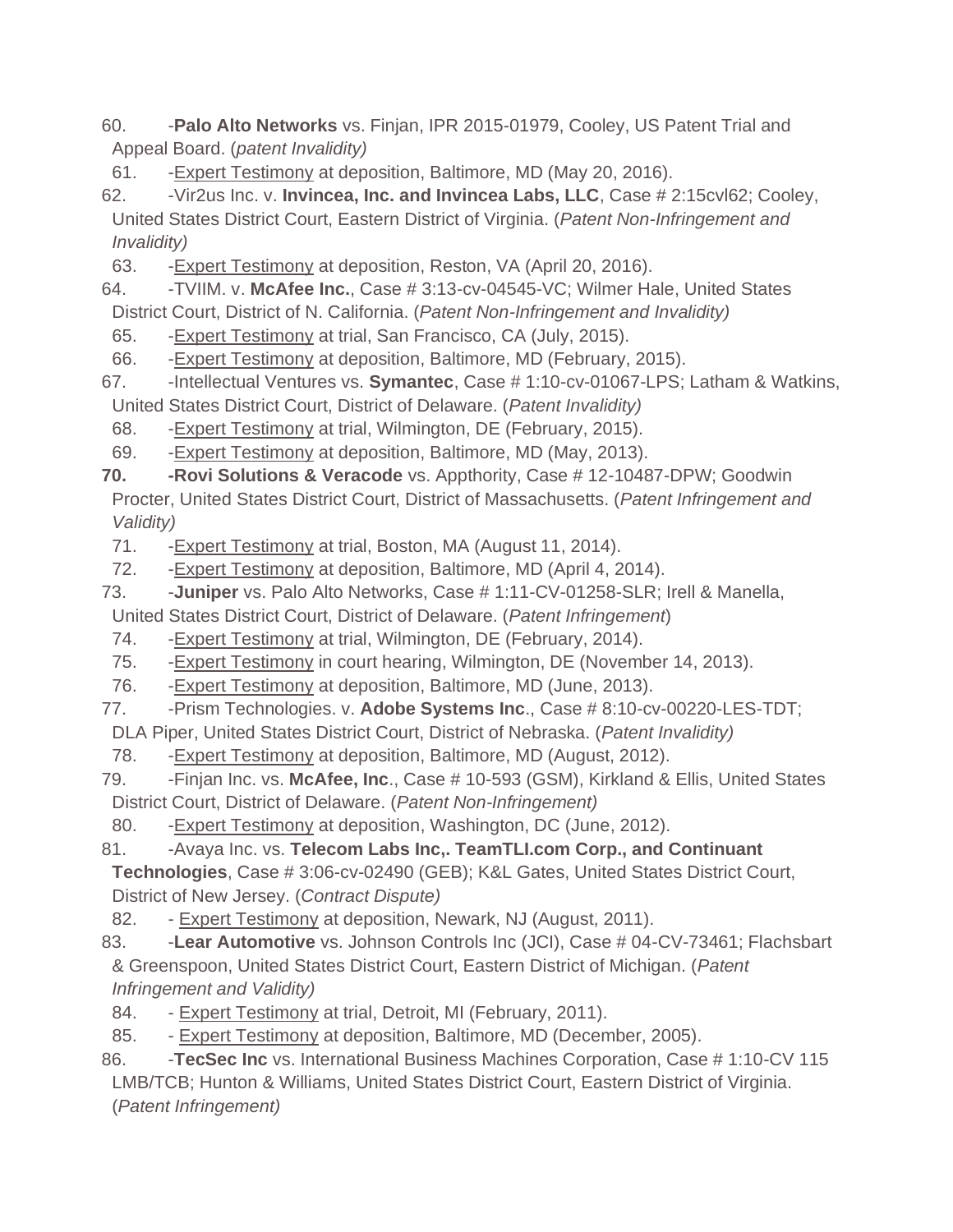- 87. Expert Testimony at deposition, Newark, NJ (November, 2010).
- 88. -**Echostar Satellite Corporation** vs. NDS Group, Case # SA CV 03-
- 950 DOC(JTL); T. Wade Welch & Associates, United States District Court, Central District of California. (*Copyright and DMCA)*
- 89. Expert Testimony at trial, Santa Ana, CA (April, 2008).
- 90. Expert Testimony at deposition, Santa Ana, CA (April, 2008).
- 91. Expert Testimony at deposition, Baltimore, MD (October, 2007).
- 92. Veb.com Inc vs. The Go Daddy Group Inc., Case # CV07-01552-PHX-MHM;
- Graves Law Office, United States District Court, Arizona. (*Patent Infringement*)
- 93. Expert Testimony at Markman hearing, Phoenix, Az (July, 2008).
- 94. Expert Testimony at deposition, Baltimore, MD (May, 2008).
- 95. -z4 Technologies vs. **Microsoft & Autodesk**, Case # 2:04-CV-00335-LED; Fish & Richardson, United States District Court, Eastern District of Texas. (*Patent Non-Infringement and Invalidity)*
- 96. Expert Testimony at trial, Tyler, TX, (April, 2006).
- 97. Expert Testimony at deposition, Washington DC (January, 2006).
- 98. -**Linda Schade** vs. Linda Lamone et. al., *Trial on the Legality of Paperless Voting Machines in Maryland*. (*Adequacy of Voting Equipment)*
- 99. Expert Testimony at trial, Annapolis, MD (August 25, 2004).

### **Awards**

- 1. -**Fulbright Scholar** in Israel at Tel Aviv University, academic year 2010-2011.
- 2. -2009, **Google Research Award**, *Securing Medical Records on Smartphones.*
- 3. -Chosen as one of **54 favorite people, places and things in Jewish Baltimore**, [Baltimore Jewish Times,](http://www.jewishtimes.com/index.php/jewishtimes/news/jt/cover_story/baltimore_jewish_times_favorite_54/) February 22, 2008.
- 4. -2007 [Award](http://petworkshop.org/award/) for Outstanding Research in Privacy Enhancing Technologies, for *Security Analysis of a Cryptographically-Enabled RFID Device* (with Stephen C. Bono, Matthew Green, Ari Juels, Adam Stubblefield, Michael Szydlo).
- 5. -2005 **Best Student Paper Award** at the 14th USENIX Security Symposium, *Security Analysis of a Cryptographically-Enabled RFID Device* (with Stephen C. Bono, Matthew Green, Ari Juels, Adam Stubblefield, Michael Szydlo).
- 6. -2004 **Electronic Frontiers Foundation** *Pioneer Award*.
- 7. -**Baltimorean of the Year**, Baltimore Magazine, January, 2004.
- 8. -2001 **Index on Censorship** *Freedom of Expression Award* for the Best Circumvention of Censorship for the Publius project.
- 9. -2000 **Best Paper Award** at the 9th USENIX Security Symposium, *A robust, tamperevident and censorship-resistant web publishing system* (with Marc Waldman and Lorrie Cranor).
- 10. -1999 **Best Paper Award & Best Student Paper Award** at the 8th USENIX Security Symposium, *The Design and Analysis of Graphical Passwords* (with Ian Jermyn, Alain Mayer, Fabian Monrose, and Michael K. Reiter).